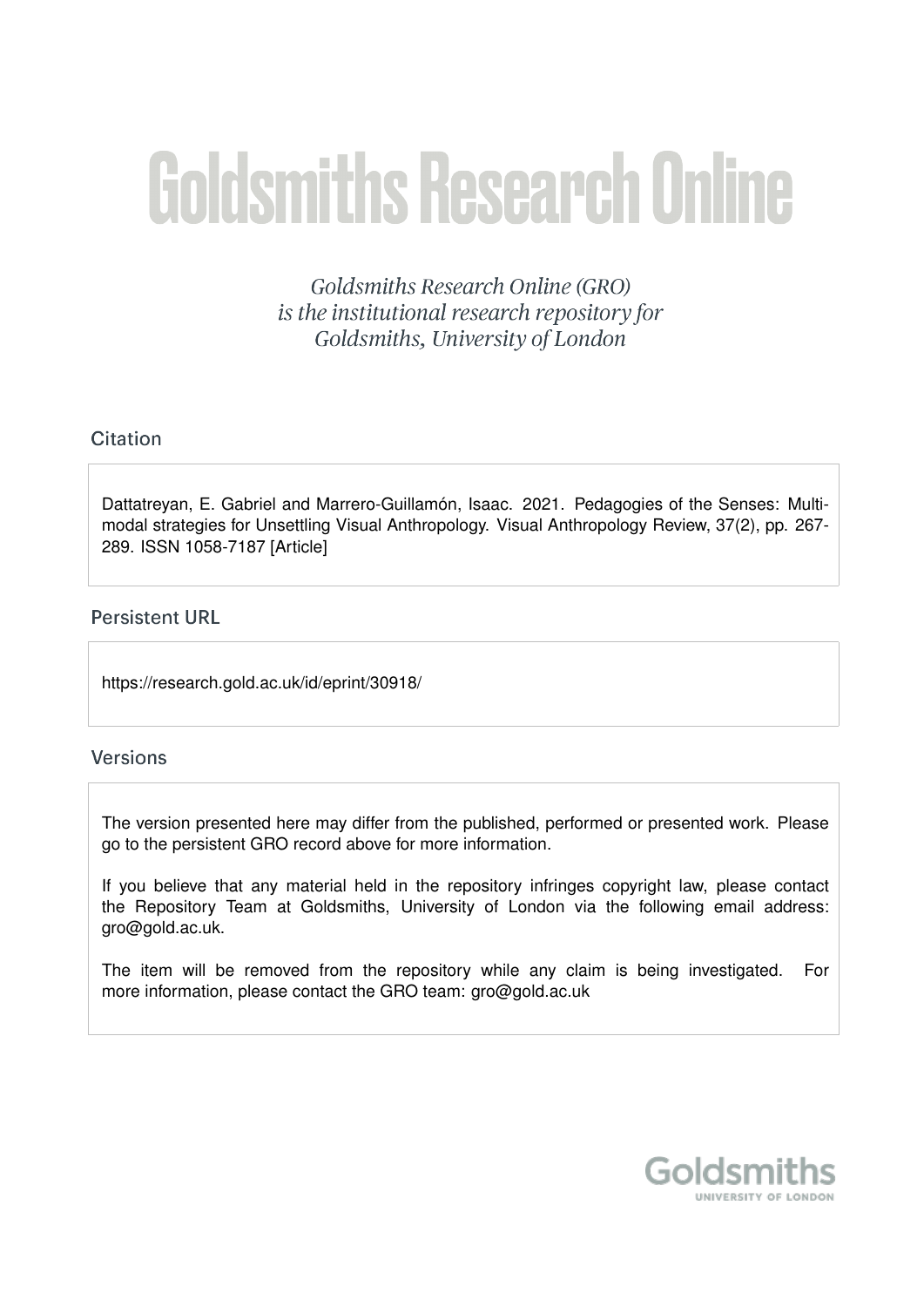### **Pedagogies of the Senses: Multimodal Strategies for Unsettling Visual Anthropology**

Ethiraj Gabriel Dattatreyan & Isaac Marrero-Guillamón

### **Introduction**

In the early 1990s Wilton Martinez (1992) asked "who constructs anthropological knowledge?" in the context of teaching canonical ethnographic films and photographs to undergraduate anthropology students. His critique was straightforward; by unreflexively showing images and films produced and rendered during early  $20<sup>th</sup>$  century efforts to salvage culture devastated by colonial and imperial genocide and expropriation, contemporary anthropologists reaffirmed students' already existing understandings of the racial hierarchies we have inherited as a legacy of colonial power. The images, Martinez argued, reproduced these troubling ideas of hierarchical difference *even* when they were accompanied with a critical framing. In effect, students read these moving and still images in ways that reaffirmed the conditions of coloniality that reinforce racial hierarchies, reassert linear notions of progress, and reproduce civilizational discourses that place the so-called West above the rest. Following decolonial theorist Aníbal Quijano (2000), we understand these conditions of coloniality as a matrix of power that structures life through biopolitical and discursive formations—in this case, through disciplinary knowledge as it is taught in university classrooms. 1

Drawing from our own experiences teaching visual anthropology, in this article we describe and analyze our multimodal strategies aimed at interrupting anthropology's tendency to reproduce coloniality, particularly its tendency to reinforce racialized ideologies, through its visual archive. In our teaching, each of us has sought to displace the visual in visual anthropology, recognizing how vision is recruited in disciplinary formations to uphold colonial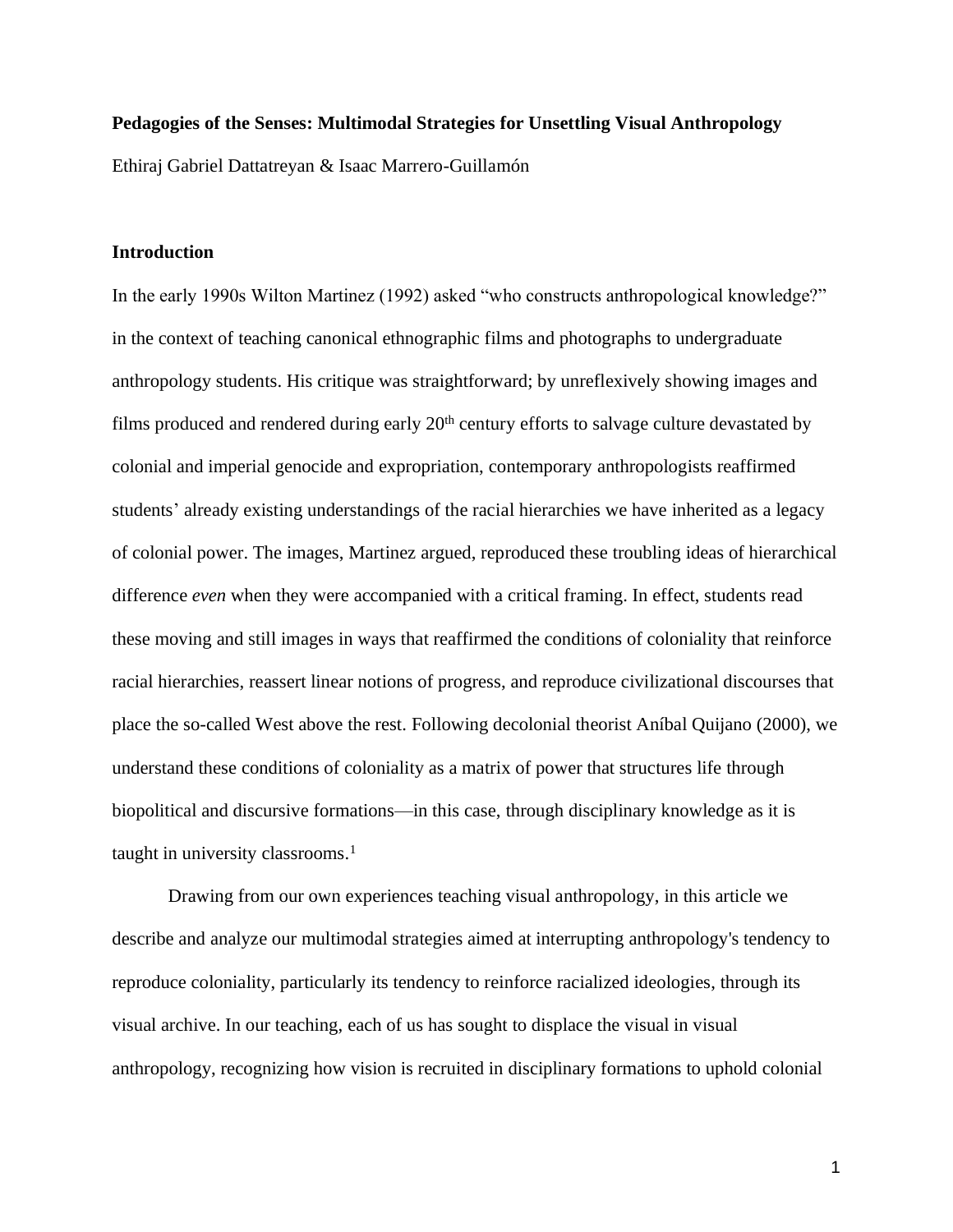regimes of power (Mirzoeff 2011). In this context, multimodality refers to our use of multiple media (often in tension with each other) as well as how we foreground the different ways (or "modes") in which meaning and sense are produced in the classroom and in conversation with visual anthropology's archive. The strategies of disruption and redirection we unpack in this article—including sonic displacements, figure-background reversals and redactions—begin with a close engagement with modes of perception rather than relying on rational critique. In other words, we are attentive to what our students—who come from diverse backgrounds—might sense and feel when they are put into contact with anthropological visual representations; we recognize that these images interpellate them differently and have developed a teaching practice that centers the affective space generated in these pedagogical encounters.

This kind of proactive attention to the affect of images and to the kinds of listening, sensing, and seeing they discipline us into recognizes what anthropologists Karen Brodkin, Sandra Morgen, and Janis Hutchinson (2011) have described as the whiteness of anthropological space. While as a discipline, anthropology has come a long way in the last 50 years to address its own historical complicity in the creation and maintenance of colonial and imperial taxonomies of difference, they argue that in terms of departmental praxis, anthropologists often reproduce cultural and discursive practices "that carry racial baggage but also deny racial subtexts and racially unequal outcomes" (2011, 545). As a result, the spaces of inhabitation in an anthropology department—the department meeting, the classroom, the hallways—are socially constructed as white public spaces.

One effect of this social construction of white space Brodkin et al. found is that it creates "race avoidance" strategies. Questions around the historical production of racialized difference as it shapes contemporary inequality are silenced in favor of liberal post-racial approaches that

 $\mathfrak{D}$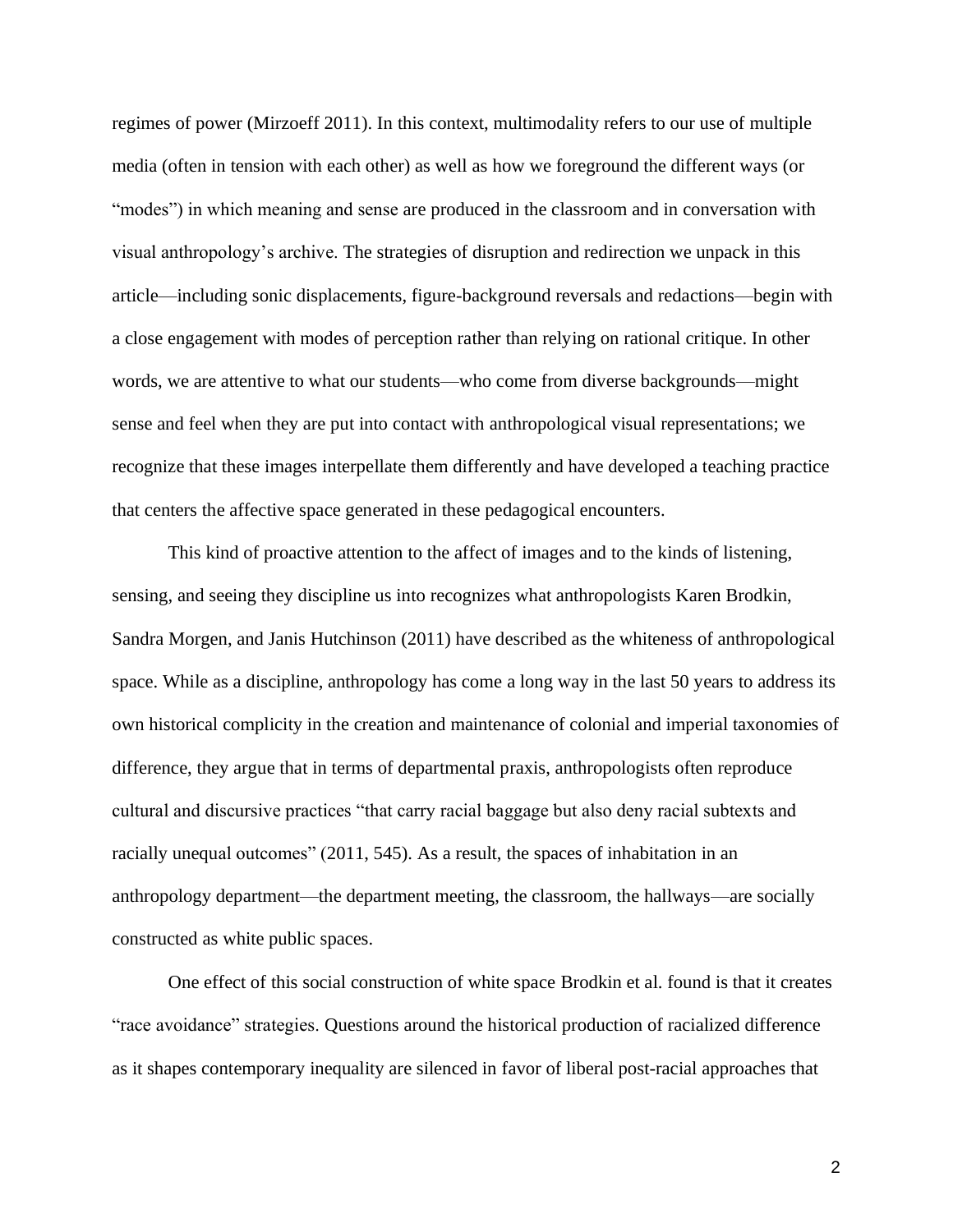imagine students (and faculty) inhabit positions that are already equal in footing. In the classroom, the result is that even when engaged with critically, students receive (visual) anthropology as a reproduction of coloniality. This post-racial approach to teaching visual anthropology—for Black and ethnic minority students in particular—may be experienced as violence. By evoking violence here, we are thinking of the kinds of harm inflicted on minoritized students through a kind of representational *laissez faire* in the classroom—that is, feelings of alienation, objectification, and degradation that students have shared with us, Gabriel in particular, over the years regarding their experiences in the discipline.

The testimonies these students have shared about their experiences with the discipline form what queer theorist Sara Ahmed (2021) calls complaint, "a register through which one can express "grief, pain, or dissatisfaction, something that is a cause of protest or outcry….or a formal allegation" (4). These complaints, as they have been shared with us, foreground the ways harm is felt in the classroom (and expressed elsewhere) when students encounter representations whose affects cannot simply be banished through critique. In this article we focus on the affects that are enabled in teaching and learning encounters when archival materials from the anthropological canon are not passively engaged with but rather, actively displaced, and when other, alternative audio-visual archival materials are mobilized in the classroom with the aim of seeing, hearing, and feeling from a different vantage point.

An attention to affective reception is a crucial starting point for developing new sensorial modes of engagement. These modes unflinchingly take on the pernicious registers of coloniality embedded in the anthropological canon. In so doing, they offer a pedagogical potential for disrupting the discipline as an enduring white space as it is materialized in the classroom. This approach does not discount teaching our students to critically engage with the discipline.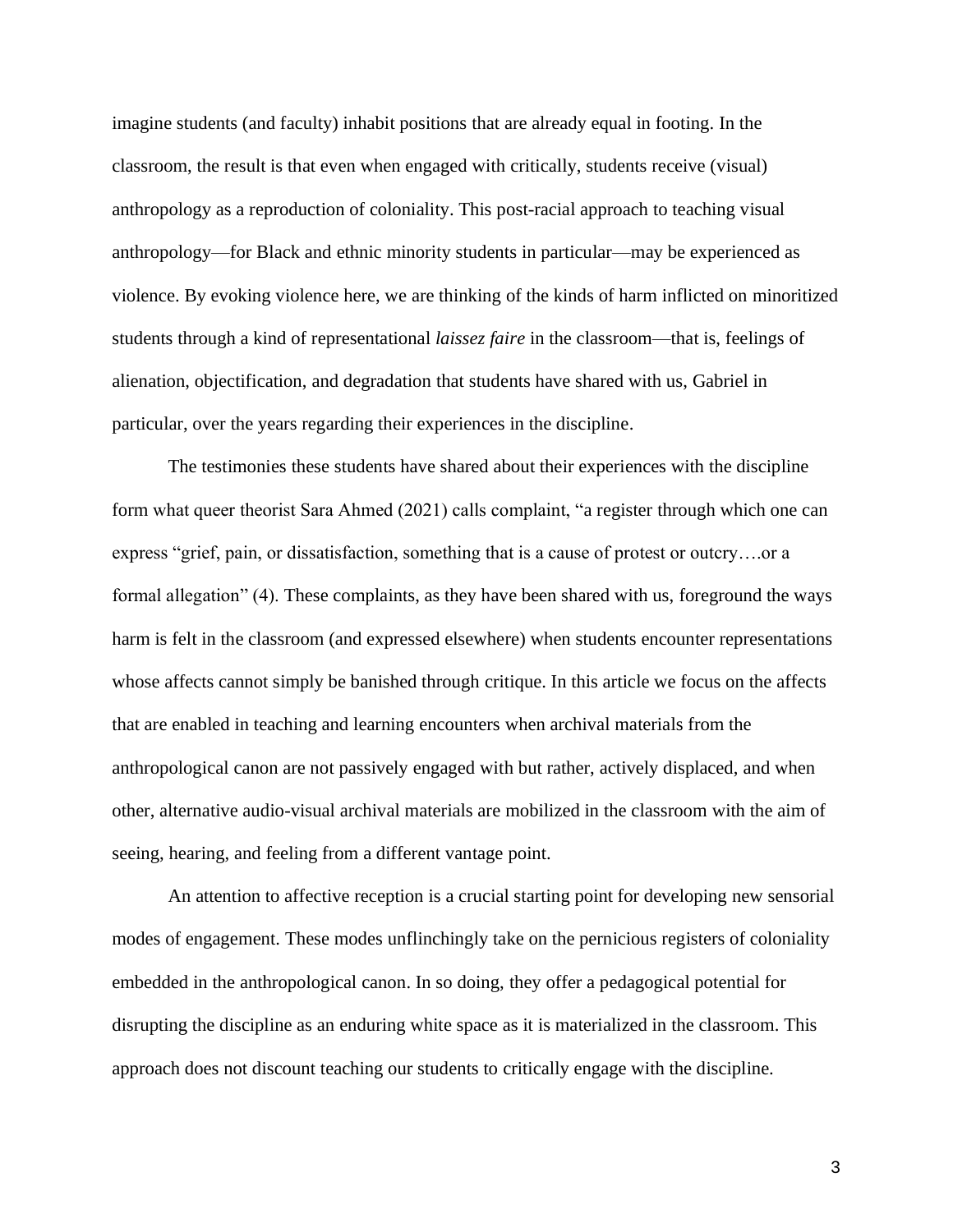Certainly, as anthropologist Girish Daswani notes, critical reflection should be part of a decolonizing strategy for teaching and learning anthropology (O'Sullivan 2019). Indeed, we consider it an integral part of a pedagogical approach to support students to develop the capacity to rigorously examine the arguments and evidence and to reflexively assess the conclusions they reach based on their experiences alone. However, we submit that it is vital we also engage with the senses as a site where coloniality is remade. This is particularly important for those who teach visual anthropology but is also relevant for anyone who uses audiovisual materials in their teaching—precisely because of how these modes affectively reinscribe colonial forms of relation rooted in fictions of racial hierarchy.

Our pedagogical strategies to simultaneously engage and disrupt affective reception draw from black feminist theorist Tina Campt's (2017) call to listen to images, black studies scholar Cristina Sharpe's (2016) and historian and cultural theorist Saidiya Hartman's (2019) move towards redaction as a form of protection, and from a host of postcolonial and Indigenous artists working against the grain of the colonial archive. They emerge out of a desire to center the seeing eye and listening ear of our Black and ethnic minority students when we engage with audiovisual representations in the classroom, particularly those produced under the banner of anthropology. We argue for a pedagogy of the senses that is committed to engaging with the affective space of the classroom in ways that exceed understandings of knowledge transmission as a universalized, rational exchange between actors on the same footing. Instead, we turn towards an active listening, seeing, feeling engagement with the materials we share.

This move refuses to indulge in reproducing the passivity of the normative viewer/listener. Instead, it recognizes the histories that produce different proximities and attunements to the act of bearing witness as well as the learning opportunities that come from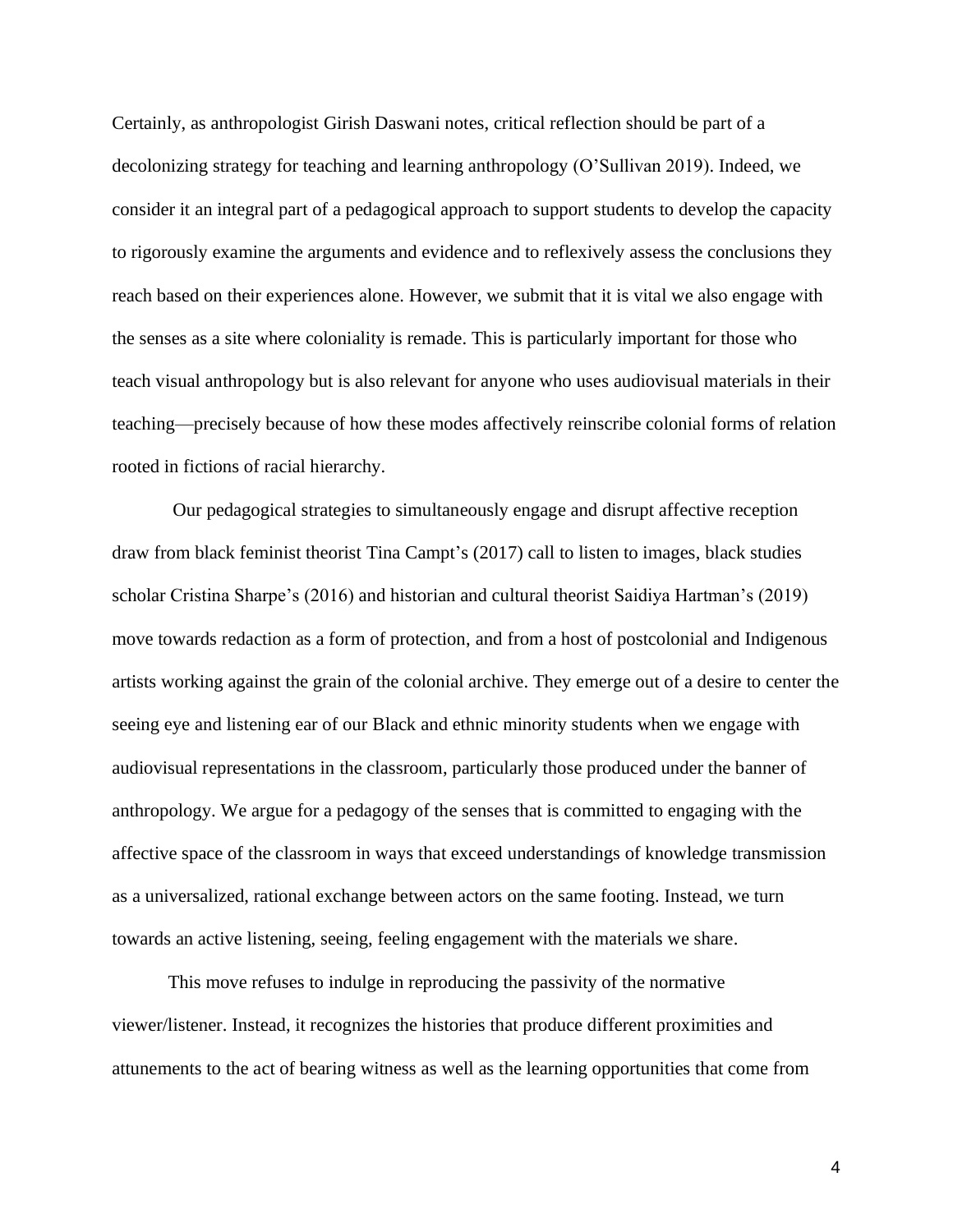activating and listening to diverse experiences found in the classroom. Our turn to the senses, those imbricated and cultivated registers of seeing, hearing, tasting, touching that allow us to apprehend and feel the world (Howes 2019), ground our pedagogical moves because it decenters knowing that gives primacy to the presumption of a universal position. A pedagogy of the senses also requires we pay critical attention to our own historically wrought embodiments as they shape how we sense and engage with our students in the classroom. This, of course, suggests that any pedagogical strategy that aims to disrupt coloniality cannot simply be reduced to a set of exchangeable strategies. It must also account for how our positionalities as teachers can and should shape how we actively engage our shared colonial histories that foreground differentially located bodies as the site where learning and unlearning becomes possible.

Our hope is that by developing what we describe as *pedagogies of the senses—*strategies that attend to and unsettle the visual archives of the discipline and its peripheries*—*we can foster a conversation around how we might teach and learn (visual) anthropology differently. We recognize these conversations extend beyond the classroom experimentations we think through and theorize in this article. We conclude with a brief discussion of the controversy surrounding the cover image of a recent issue of *American Anthropologist* and touch upon current debates around the display of colonial imagery in museums in the global north to point towards the urgent need for generating new viewing/displaying conventions in the discipline and beyond.

### **Interruptions (or Re-learning to See in New Cross)**

We teach in Anthropology at Goldsmiths, University of London and the stories we share in this article take place in this context. Goldsmiths was initially founded as a technical college in New Cross, Southeast London in 1894 and was acquired by the University of London and renamed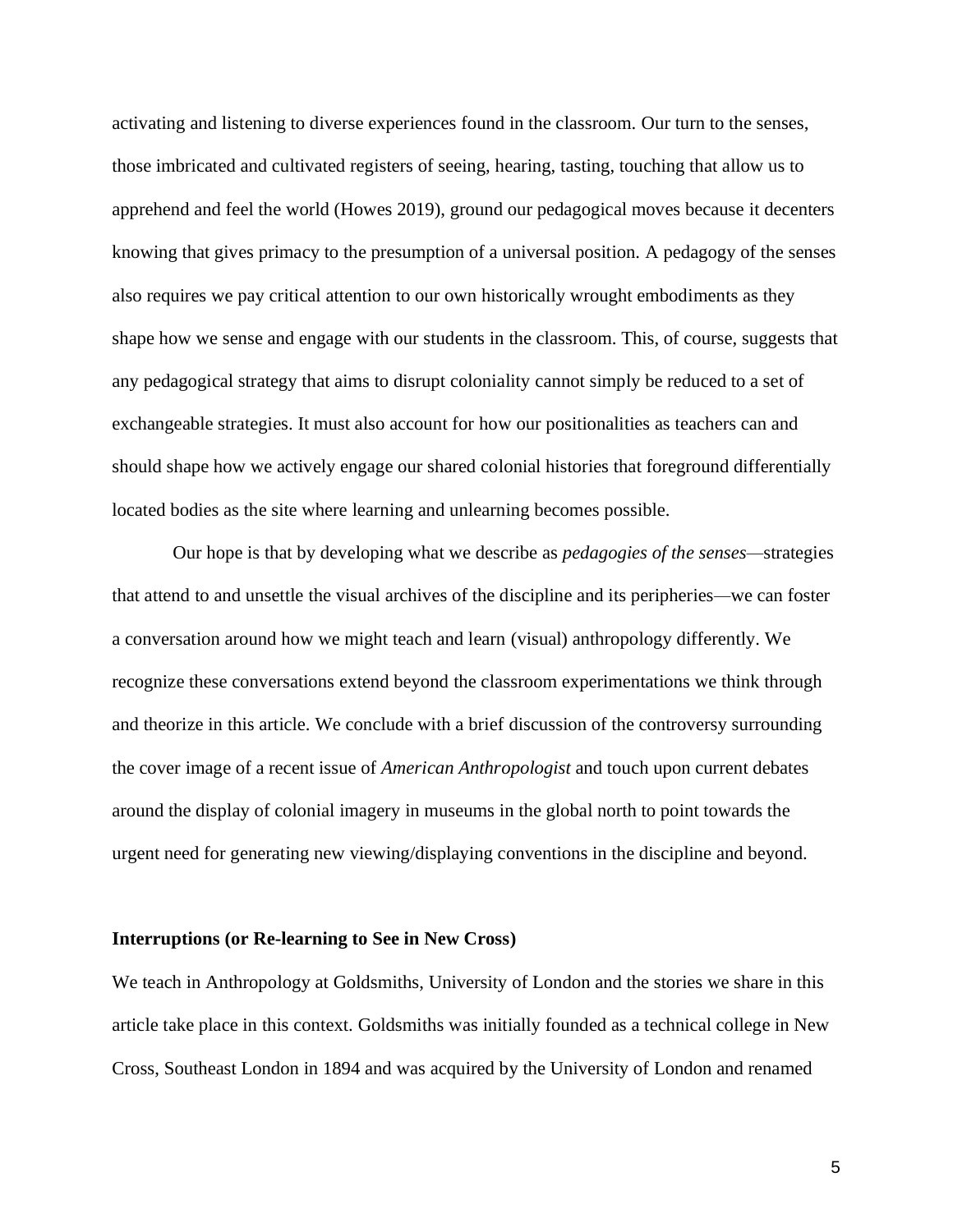Goldsmiths College in 1904 (Hendrich 2008). It became known as an arts and social sciences college in the 1960s and underwent a rapid expansion in the subsequent decades. It was made a full college of the University of London in 1998 and subsequently received its royal charter. Historically, Goldsmiths has served a non-traditional student body. Students categorized as mature (older students who often work while going to school), international (students who obtain student visas from abroad to study in the institution), and BAME (a uniquely British racial category that stands for Black, Asian, and Minority Ethnic), have, since the late 1980s, made up a significant portion of Goldsmiths' student body.<sup>2</sup>

Goldsmiths has developed a reputation, since the cultural studies revolution of the 1980s, for being a progressive, even radical, institution in terms of the scholarship its academics produce and the politics it is rooted in. This narrative of radical possibility extends to its Anthropology department. The department was founded in 1986and in subsequent years claimed a unique position within British social anthropology: one less invested in the disciplinary canon and more orientated towards a critical engagement with the world around it, including its immediate surroundings in South London. <sup>3</sup> This critical engagement is deeply embedded in the narrative the department shares in its public discourse about itself. However, both of us have taught in the department for several years and we have come to question, separately and in dialogue, what happens when the critical apparatus we use as teachers to frame anthropology's colonial archive is seen and felt as radically insufficient by our students.

Isaac was confronted with the untenability of his so-called critical engagements with the colonial archive in a series of discussions with students. It was only then that he understood how the act of displaying images such as anthropometric photographs, even wrapped in multiple critical labels ("racist," "exoticizing," "voyeuristic"), could indeed reproduce their original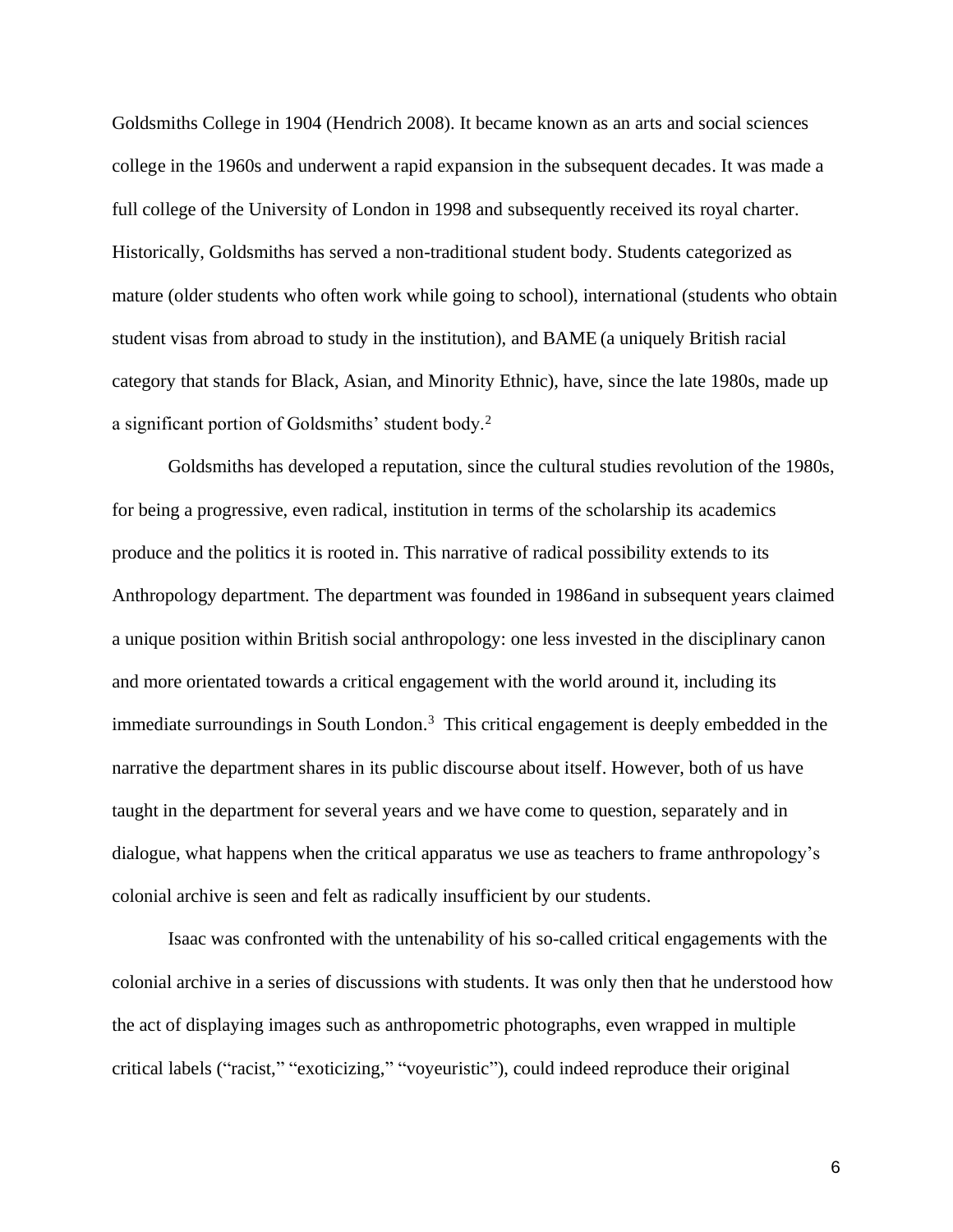violence. As some of his Black and ethnic minority students explained, these colonial-era images were not just indexes of the discipline's past wrongdoings, but rather powerful reminders of the continuity of such racist gaze in the present. Providing a stage for these images in the classroom, even critically, was complicit in the perpetuation of racial stereotyping and discrimination. Moreover, it could be triggering for students and destroy the possibility of developing the trust and intimacy that engaged pedagogy aspires to construct (hooks 1994).

These conversations were educational for Isaac; they taught him about his white privilege, about the affective and political limits of critique when it came to the pedagogical space of the classroom, and, finally, about the absence of relevant institutional/pedagogical resources to draw from as a lecturer. For instance, he had to learn to recognize how his emotional disconnection with the colonial archive – the very possibility of seeing it as an object of inquiry and critique – was a function of his privilege. In this context, one obvious answer was the complete removal of any potentially racist image from his teaching materials (and, indeed, he took out from class materials many images he had previously used). But as someone teaching visual anthropology and hoping to work with the archive "against the grain" (Benjamin 2015) to build strategies of resistance that may enable students to reimagine the discipline, he felt he could not simply efface these images. Instead, he decided to experiment with tactically intervening in them via redactions, figure–ground reversals, and extreme under- or overexposure. The examples that follow emerged in the context of a post-graduate module called Directions and Diversions in Visual Anthropology, the core theory component of the Department's MA in Visual Anthropology.

Take for instance the image readily available from the British Museum online catalogue. This is an image Isaac had previously used as an illustration of the overt racism of early 20<sup>th</sup>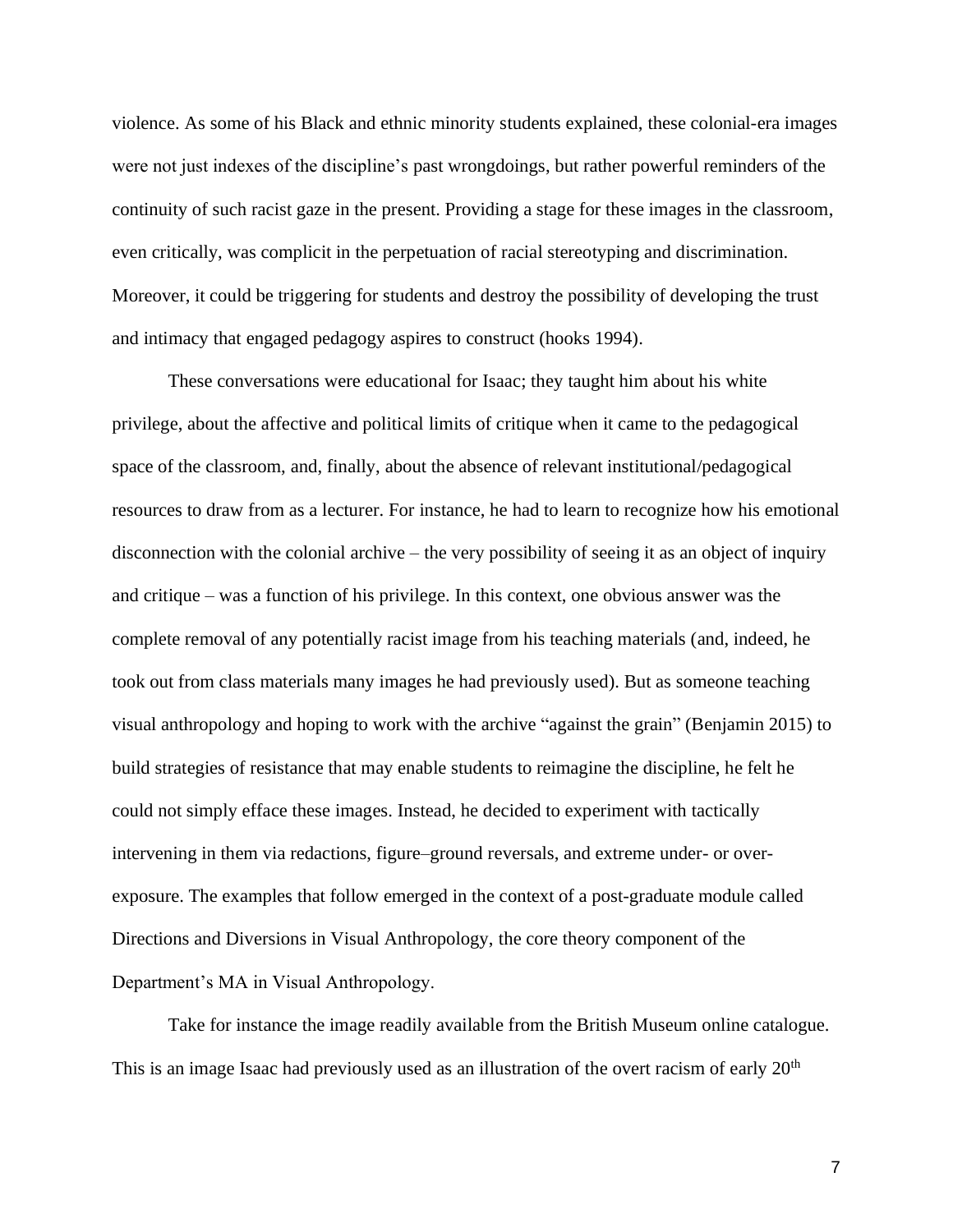century colonial expeditions. The insertion of a black square covering the bodies of those subject to the measuring gaze (Figure 1), however, interrupts the continuity between the original staging and its redeployment in the classroom. This is a strategy that anthropologist Nicolas Peterson (2003) had used when revisiting the circulation of images depicting restricted aboriginal rituals in Australia. Isaac intended the redaction to offer some kind of protection for these bodies in the present, as well as to displace the analytic center of the image towards the white men at both ends. It is towards them, and the institutions they represent, that he wished to redirect the students' attention.

The strategy certainly worked in terms of opening up a different set of questions for discussion: Why are these (unredacted) images still available today as part of a national archive, for anybody to see and use as they please? What is the responsibility associated to bringing such an image to a classroom? Can the image's original violence be both engaged with and somehow obstructed? What does it mean to care for those portrayed under the colonial gaze, as well as for those who encounter it in the present?

For this gesture to have any meaningful impact it needed to be part of a larger commitment to decolonial pedagogy: from the selection of readings to the teaching and evaluation methods. Displacing the canon is a multifaceted and, in Isaac's experience, ongoing and unfinished project that requires continuous work especially by those who occupy positions of pedagogical authority and have enjoyed the privilege of a non-racialized existence. In terms of working specifically with visual anthropology's archive, Isaac has experimented with several other strategies that involved the interruption of an image, as well as, crucially, the expectation of an image. Challenging the entitlement to see, in turn linked to the assumption of the white liberal subject as the unmarked, unexamined producer and audience of these images, became one of the central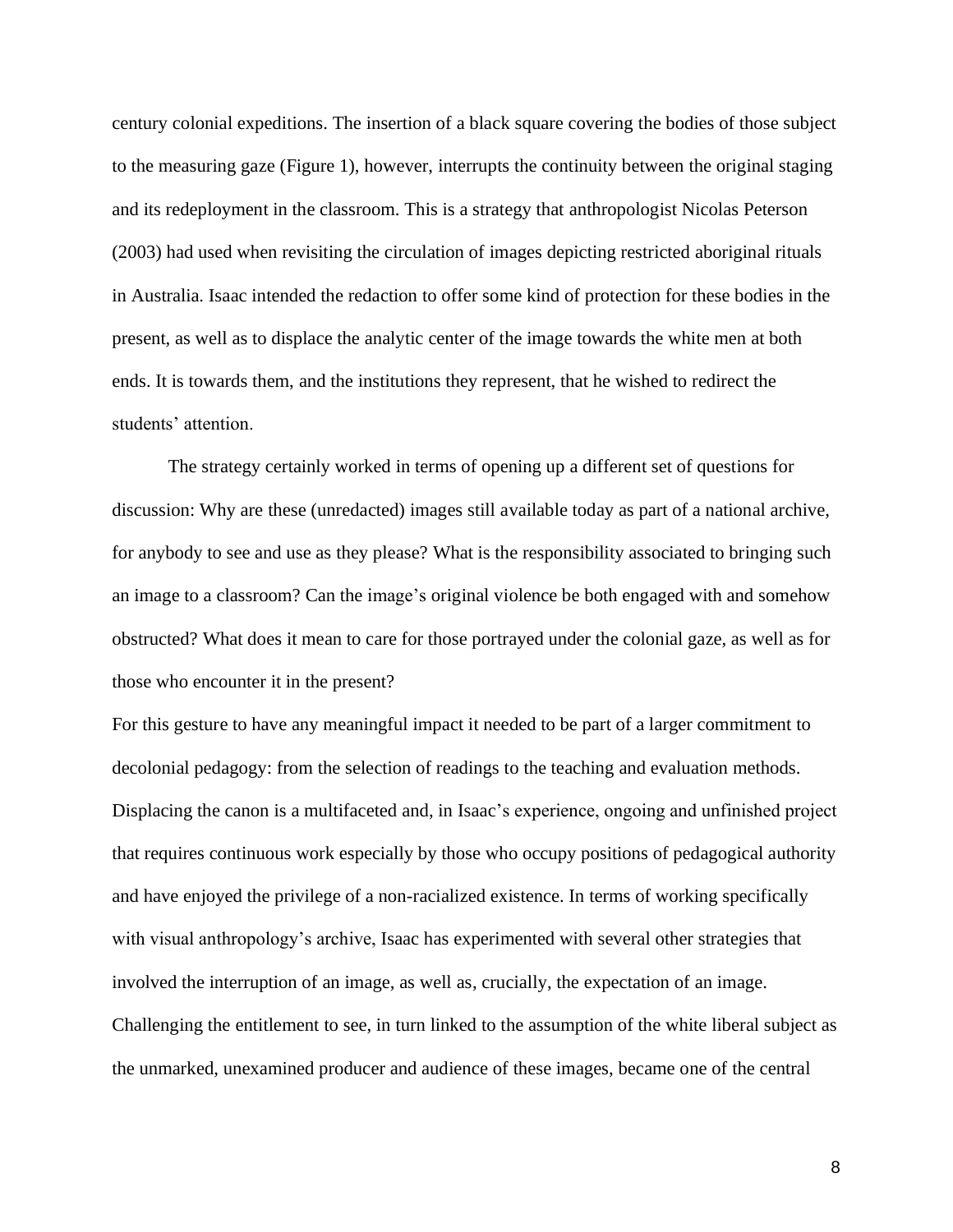concerns of these exercises. In a class about the shifting notions of evidence within anthropology, which included a section on anthropometric photography, Isaac repurposed a strategy he had seen black studies scholar Christina Sharpe use in a different context in her 2016 book *In the Wake.* The images of naked women and men standing against the background of a measuring grid—such as photographer John Lamprey's, currently held by the Royal Anthropological Institute—are perhaps the ultimate example of racist anthropology: here, people's bodies are meant to represent a typology, rather than a person. They become so-called specimens of a race.

In the past, Isaac had tended to show these photographs, but not linger on them, in the hope that restrictions in the duration of the encounter would somehow contribute to generating a critical distance. But what if that which the image dismissed, the individuality of that body, was to be re-centered? Could a sense of individual dignity be salvaged from these atrocious images? Isaac proceeded to redact the whole image except a horizontal strip revealing the person's eyes – a superfluous detail in the search of a type in the original image, the trace of an individual in the redacted version (Figure 2).

Disrupting the expectation of unimpeded visual access to Black life is indeed an important feature of contemporary Black radical aesthetics (Aranke 2017). Artists such as Sadie Barnette, Cameron Rowland, Onyeka Igwe, and John Akomfrah are among those using different forms of obstruction in order to "disturb visibility as a measure of black presence" (Aranke 2017, 3; Igwe, 2021). These practices can be read more widely in relation to two key concepts in Black Studies: *the right to opacity*, that is, a politics of resistance based on interrupting the nexus between transparency, knowledge, and power which is intrinsic to Western Modernity (Glissant 1997); and *refusal*, "the decision to reject the terms of diminished subjecthood with which one is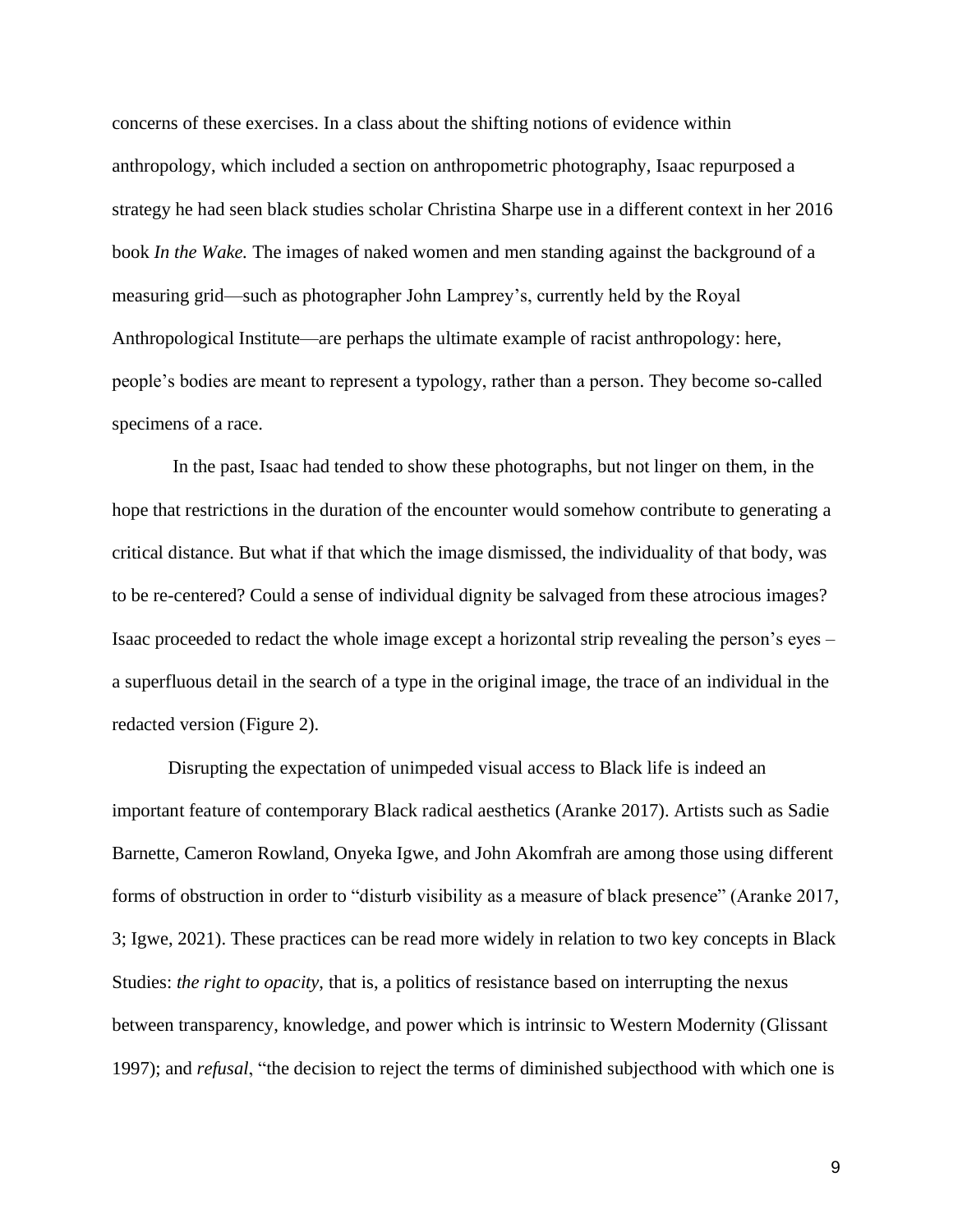presented, using negation as a generative and creative source of disorderly power to embrace the possibility of living otherwise" (Campt 2018, 83). At stake here are strategies of not complying with demands for normative visibility and legibility; forms of inscrutability "that mark the ways in which racialized life endures under current regimes of political violence" (Mengesha and Padmanabhan, 20192). In an important article reassessing the anthropologist and folklorist Zora Neale Hurston's contribution to Black cinema, literary and visual scholar Autumn Womack argues that her short films enact "a particular kind of viewing wherein the gaze is lured, but not rewarded, with the promise of unmitigated racial knowledge, complete narrative, or quantitative documentation" (2015, 115). Womack uses the term "overexposure" to describe an aesthetics of excess (of light, of motion, of bodies) that disrupts the film's legibility and experience; that breaks the established relationship between transparent access, documentary evidence, and truth. Hurston's overexposure amounts to a refusal to capture and re-present "Black life as a discrete and consumable 'object'" (Womack 2015, 125) – it rather remains in motion, un-fixed, opaque to the scientific gaze.

Back in New Cross, Isaac has also experimented with adjustments in an image's exposure and opacity (in a technical tense) as a strategy to challenge the relationship between visibility, representation and knowledge (Figure 3). Here, the aim was to create a space of absence/presence for the specters of those subject to colonial violence; to create the feeling of an image, or a feeling around it. Isaac encountered a powerful instance of this in historian and cultural theorist Saidiya Hartman's *Wayward Lives,* when she discusses a 19th century odalisque (a reclining nude) of a Black girl. The photograph is "annotated" with great detail and care, seeking "to make my words into a shield that might protect her, a barricade to deflect the gaze and cloak what had been exposed" (2019, 26). As the violence of the encounter captured in the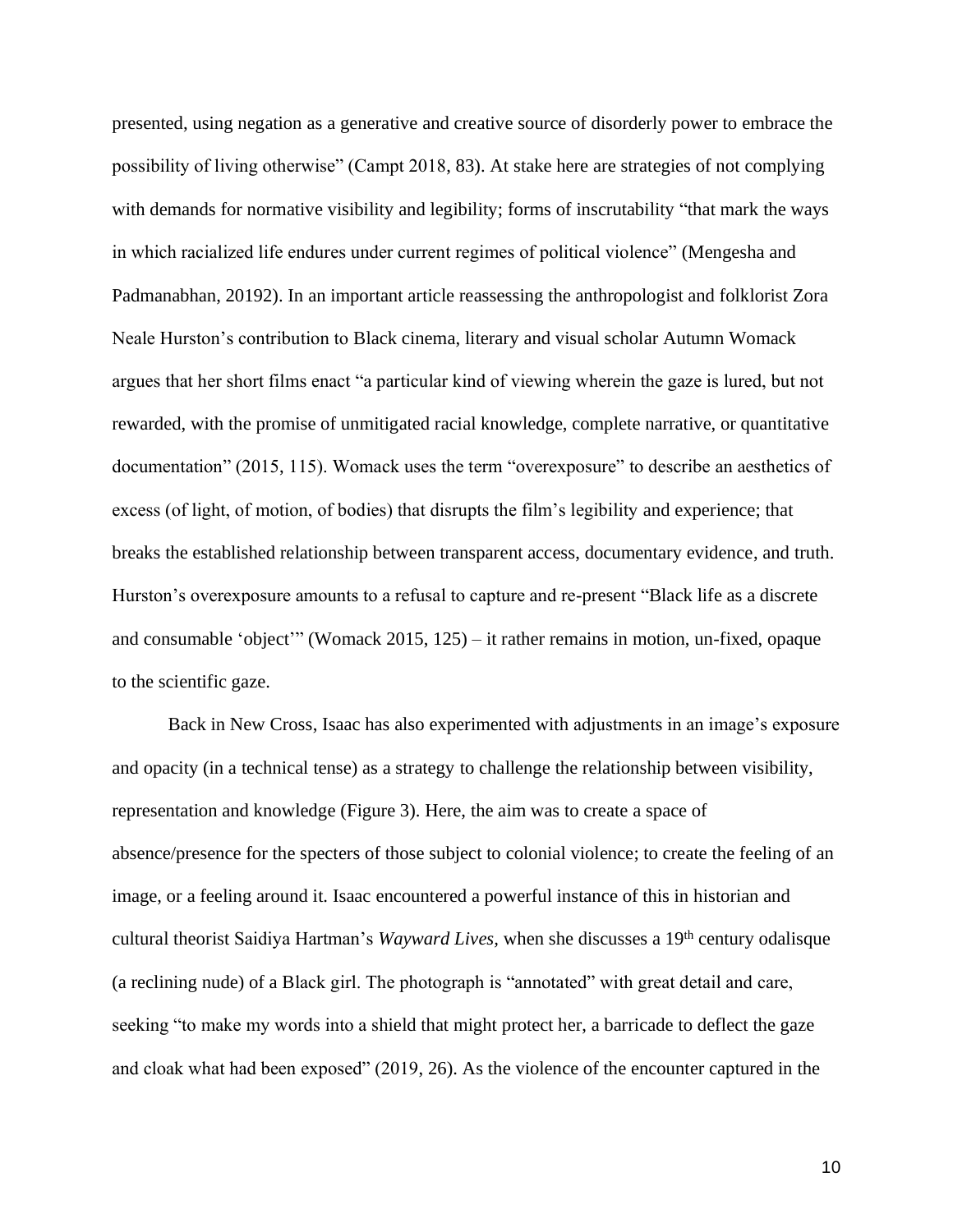image is unpacked, and situated within the afterlives of slavery, the photograph itself remains inaccessible as such. It appears twice in the passage: first as a barely visible, but perceptible, fullbleed background image behind the text; then, in the next page, tightly cropped centering the girl's face.

Historian Chris Moffat (2019) has argued that looking after the ghosts of the past can constitute an "untimely interference" which disturbs the linear time of modernity and brings the past into the present/future. Similarly, Isaac's intention with these classrooms experiments has been to center the afterlives of colonial anthropology and their continuing grip on the discipline, as well as their resonance with contemporary forms of racialization from policing to mainstream documentary. From his position as a lecturer, Isaac experienced a marked change in class dynamics following his change of approach to colonial imagery. Previously, these images had tended to generate a combination of silence and guilt that, in hindsight, effectively re-centered whiteness in the classroom. Wrongdoings were acknowledged, but situated in the past, and narratives of regret tended to dominate the discussion. In contrast, a focus on interruption and afterlives brought with it a new constellation of affect into the classroom with questions around responsibility, care, and agency taking center stage.

To unpack the effects of these pedagogical experiments from a student's point of view, Isaac contacted two cohorts of postgraduates outlining the arguments of this article and inviting them to engage in a conversation.<sup>4</sup> Several of them remarked how the images had *set the tone* and turned the classroom into *a site of intervention*. When asked to elaborate, they discussed experiencing the burden of responsibility associated to working with the colonial archive, but also a sense of possibility and agency. It made these engagements difficult, riddled with *hesitation*, but also *exciting and important*. One student described the realization that you have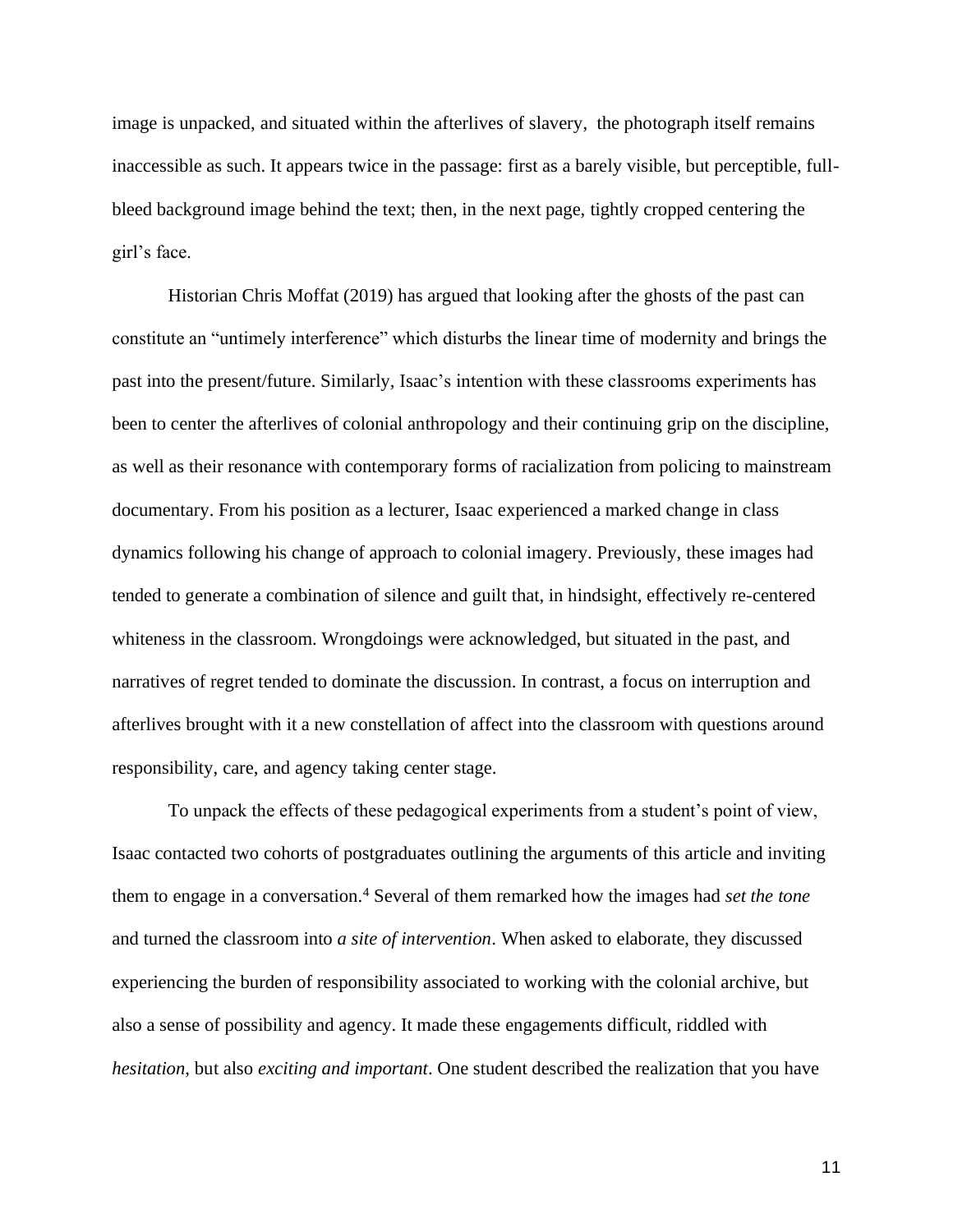the opportunity to do something with [the colonial archive]: *to inscribe your own ideas; to put questions to it; to refuse parts of it*. Another student put it thusly*: it was an important reminder that refusal is possible; that not showing those images is a decision you* can *make*.

Students agreed that the power of these gestures and discussions was amplified by the way images were being used elsewhere on campus:

*It was such a stark contrast with other courses which had a completely different tone… That had a far more severe effect on me than just your class. The contrast between the two. Because the violence was made absent [with the interrupted images], but thus highlighted. And being forced to watch certain things elsewhere became nearly impossible. I couldn't do it anymore*.

Another student spoke about how she had challenged another teacher's practices with images of violence and publicly questioned the Royal Anthropological Institute's Instagram feed where colonial photographs are routinely displayed.

Isaac also asked his former students whether their own work had been transformed by these engagements. None of them established a direct relationship with their filmic practice, but instead spoke about something that *stays with you* and *changes the way you look at images*. They appreciated the fact that a how-to-*manual* had not been provided, but rather, an ethics/politics of engagement and very specific examples. So, the question was never how to bring redaction or overexposure into their work, but how to find a suitable strategy for whatever material with which they were working. Students agreed that it was hard and that sometimes they felt *paralyzed*, but that they were ultimately empowered to try: *there are ways. I may not know them now. But I can talk about difficult things and find ways that neither replicate the violence nor exploit the subject.*

### **Listening**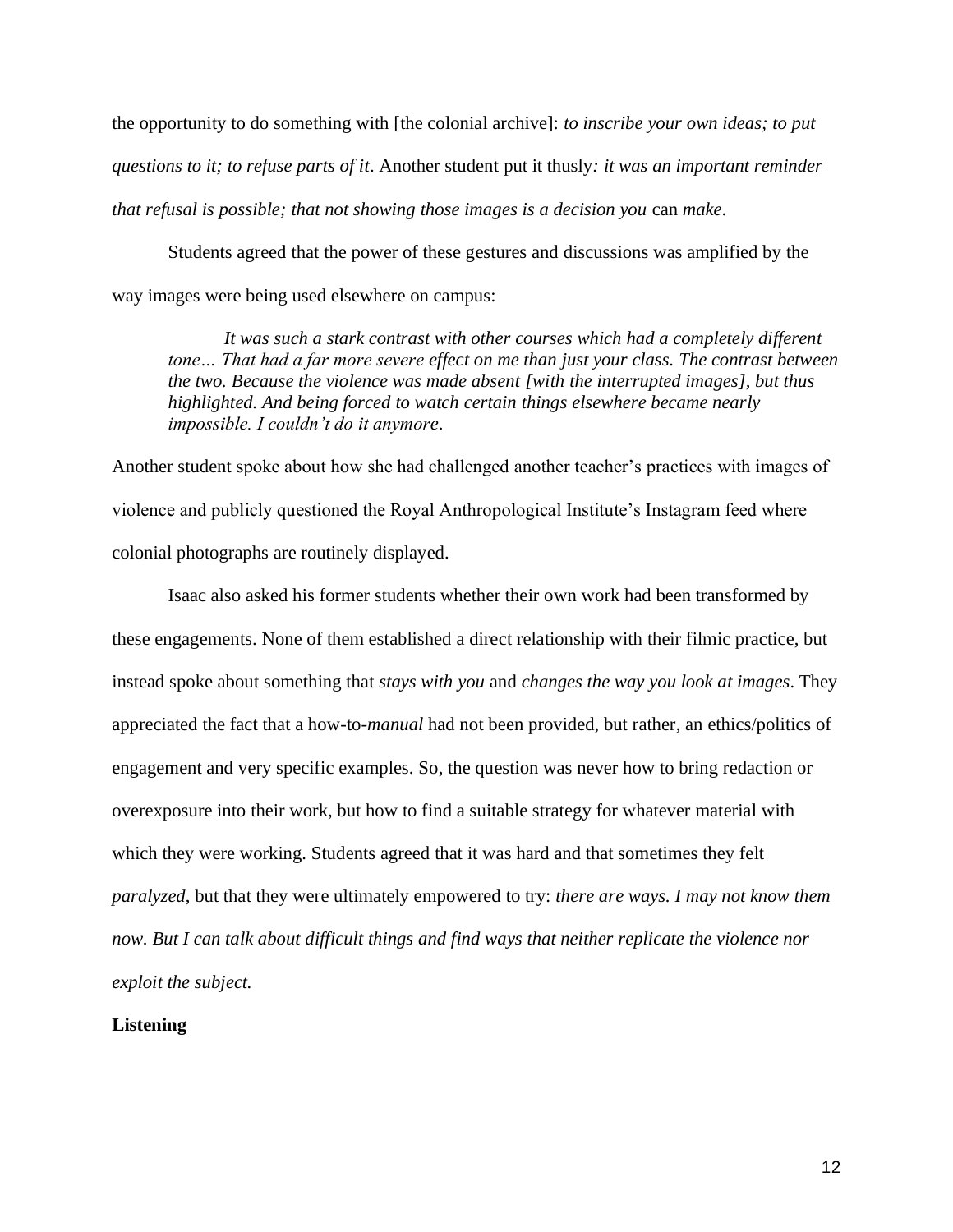Visual theorist and historian Tina Campt opens her 2017 book *Listening to Images* with a close engagement with her personal archive. Reflecting on a photograph of her father, she beckons us to listen to the image, to pay attention to the frequencies that often go undetected in our engagements with photographs. Listening, as a methodological recovery of meaning, becomes a powerful metaphor for working with archival images. For Gabriel, these multimodal approaches to thinking with and feeling through photographs have been productive as a research method. He drew on Campt's idea of listening as method to engage with his own family's archive (Dattatreyan, 2018). He found that opening up the realm of the sonic in relationship to what can been seen in an image also afforded opportunities to engage with the tactile and olfactory remembering these images evoke, both as individual photos and as a collective performance of the slide show. Initially, Gabriel intuitively felt the method that Campt laid out worked best when dealing with an intimate archive. In other words, listening, seeing, feeling, and sensing the frequencies of images felt a brilliantly instinctive and powerfully explanatory way of working when the resonances of the images were, quite literally, close to home.

While teaching an anthropology of the visual course to third year undergraduate and Masters' students, the thought occurred to Gabriel that perhaps Campt's method could offer a different approach to teaching and learning about the colonial and imperial archive of images and produce an alternative encounter with shared histories. In years past, Gabriel eschewed showing films and photographs that reproduced the horror of a historical (and contemporary) colonial encounter when teaching visual anthropology. As a diasporic subject, culturally, socially, and politically connected to the Indian nation-state and the USA, most of the images and films linked to anthropology as a disciplinary body of knowledge felt too painful and fraught to teach for him. The images caused unease because Gabriel felt at once alienated and viscerally implicated in the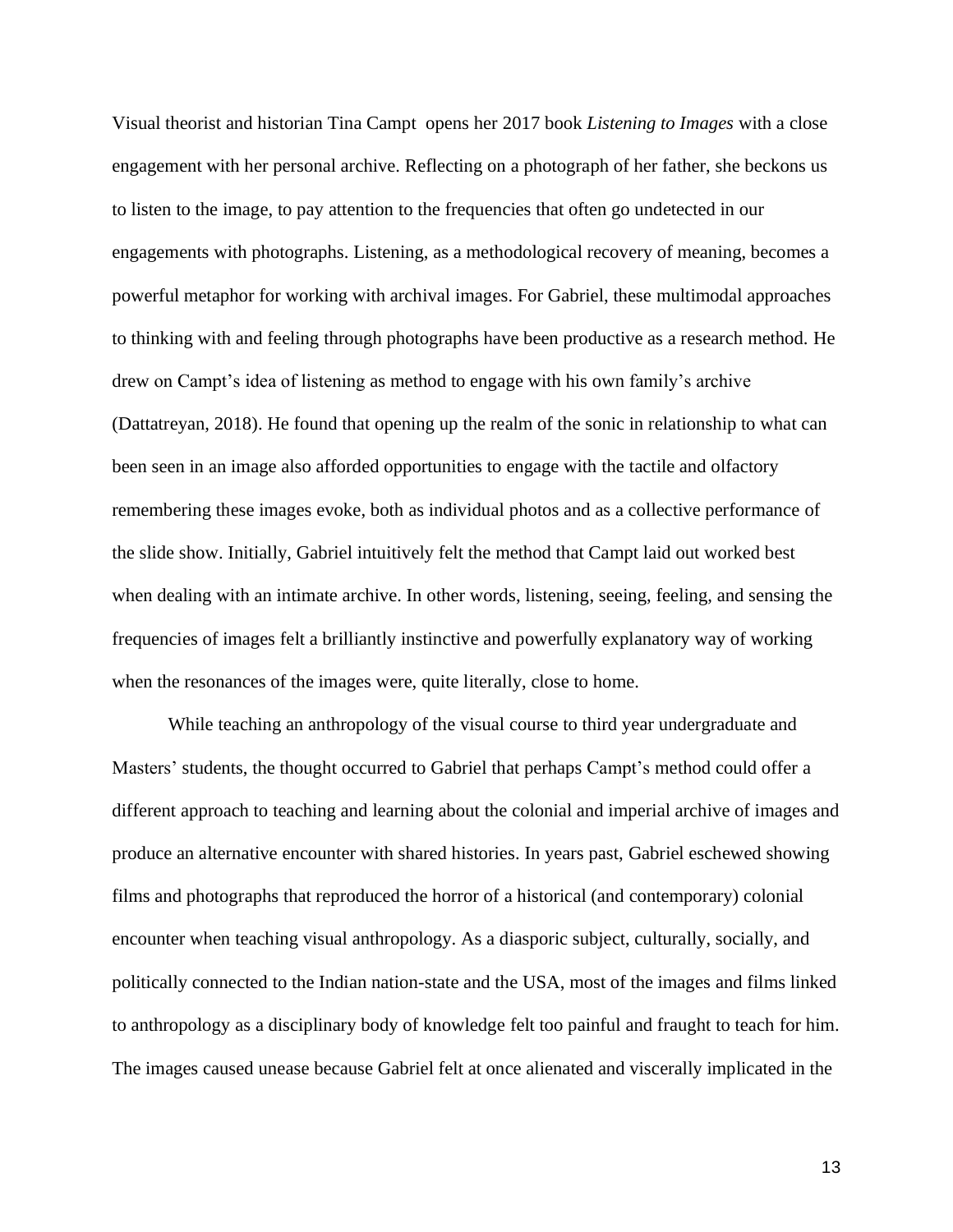colonial legacy of the discipline through them. This feeling of alienation, of course, is not his alone and has been recorded in recent discussions around the anthropological canon as a difficult reckoning with anthropology's legacy.

As anthropologist John Jackson, Jr., describes in his recollection of graduate school training in the US in the 1990s, there was a deep desire among graduate school students to "unlearn some of the ways of seeing that replicated ethnocentric assumptions despite the discipline's most lauded goal of punctiliously defying them" (2017, ##) One way of doing that is, as anthropologist Adia Benton (2017) suggests, to find other anthropological kin and construct an alternative canon from their work to teach the history of the discipline; for instance, by teaching Zora Neale Hurston instead of Franz Boas or Bronislaw Malinowski; or by teaching Katherine Dunham instead of Margaret Mead. Others have productively suggested reading the normative canon through a critical lens as "anthropological problems" (Myers 2017) as a way to work through the encounters these texts offer by situating the writers in a historical moment in ways which unsettle the analytical certainty of their findings and the disciplinary certainty of anthropology (Bonilla 2017).

Gabriel, having taught visual anthropology courses in the US and the UK, has only more recently decided to take the plunge and teach the visual canon as an "anthropological problem." During graduate school and in the years since, he, instead, embraced other anthropological kin and was encouraged by his mentors to do so, to teach visual anthropology. Over the years he has idiosyncratically created an alternative collection of films and photographs from the 19th century and 20th century to think with and, ultimately, to teach with. These films and photos produced by the formerly colonized, such as Malick Sidibe's photos of Bamako, Mali and Kidlat Tahamik's (1977) film *The Perfumed Nightmare*, offer an alternative engagement with meaning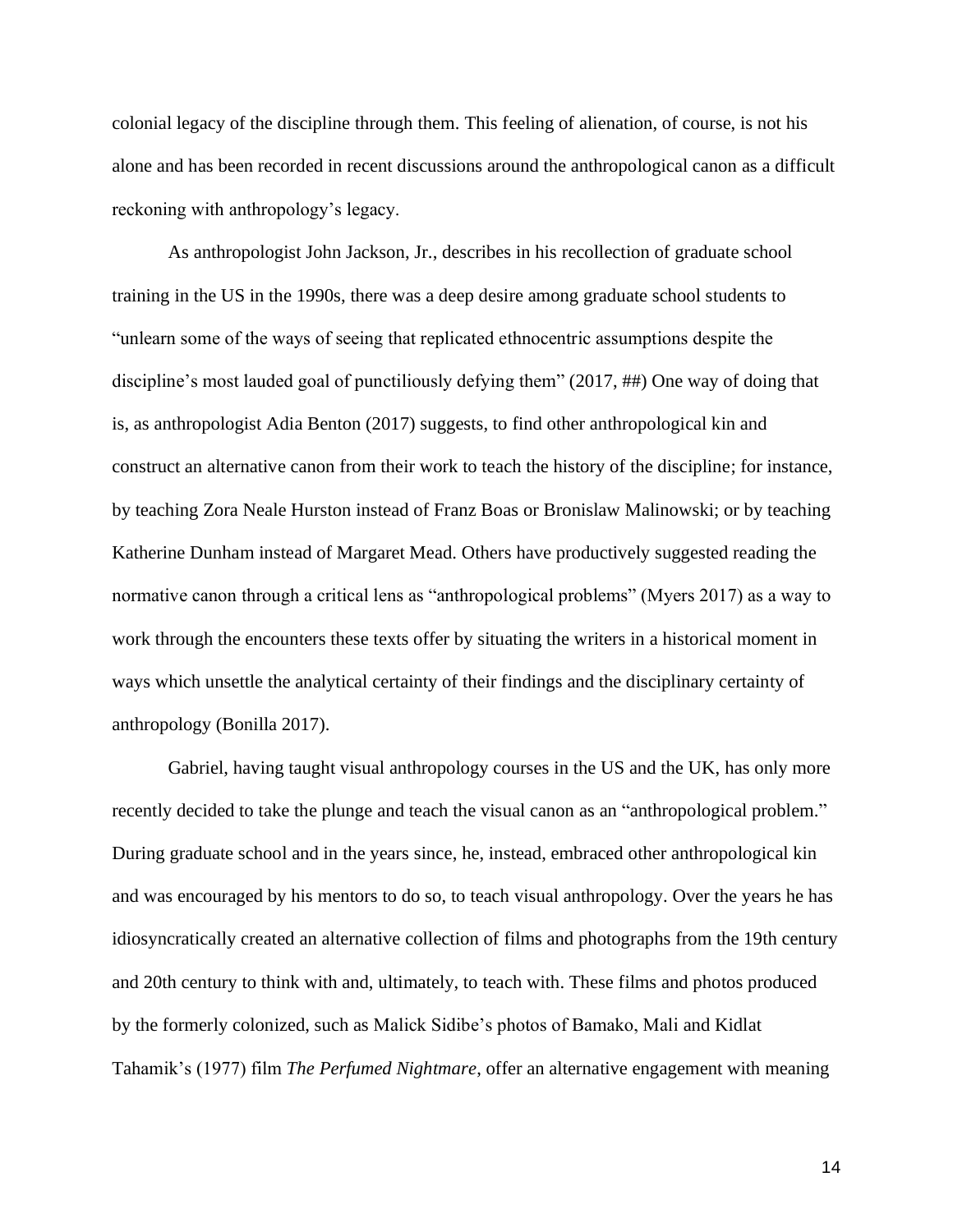making through the image, one that centered the representational impulses and theoretical sophistication of those who have been seen as the subjects of anthropology rather than its authors. In so doing he joins anthropologist Harjant Gill (2021) who, in a recent article, pushed for a recovery of Marlon Riggs, Pratibha Parmar, Frances Negrón-Muntaner, and Richard Fung as a way to expand the history of visual anthropology by offering a different set of makers to engage with and unsettle the coloniality (and whiteness) of the discipline.

The pedagogical move to listen to this "alternative" canon with students, to pay critical attention to what frequencies emerge in the images, both moving and still, only emerged later in Gabriel's pedagogical engagements. It came about quite organically. In one session exploring the aesthetics and politics of 20<sup>th</sup> century photography, snapshots of Sidibe's photos of still life in postcolonial Bamako were projected onto a screen in front of the class. Gabriel describes them in writing and the classroom as images that *still* life because they have captured a frame in time/space and of being. They are still because they have been orchestrated as such, a spectral, haunting portal: a way to see the past in the present and encounter those that are alive despite not being present. They are still because they have been imprinted in the play of light that gives appearance to motionlessness, a photo-chemical trace of what once was.<sup>5</sup> But vitality courses through them. One just has to listen.

Engaging with Sidibe's photography sonically in the classroom opened up the opportunity to live with that which that which has passed on in ways that are more than metaphoric. In early experimentations with a pedagogy of listening Gabriel invited students to listen carefully to the image, to locate a soundscape, to borrow from anthropologist Murray Schafer (1977), that allowed them to experience Bamako of the 1950s as more than just a mere representation but as an immersion into the experience of  $20<sup>th</sup>$  century postcolonial urbanity.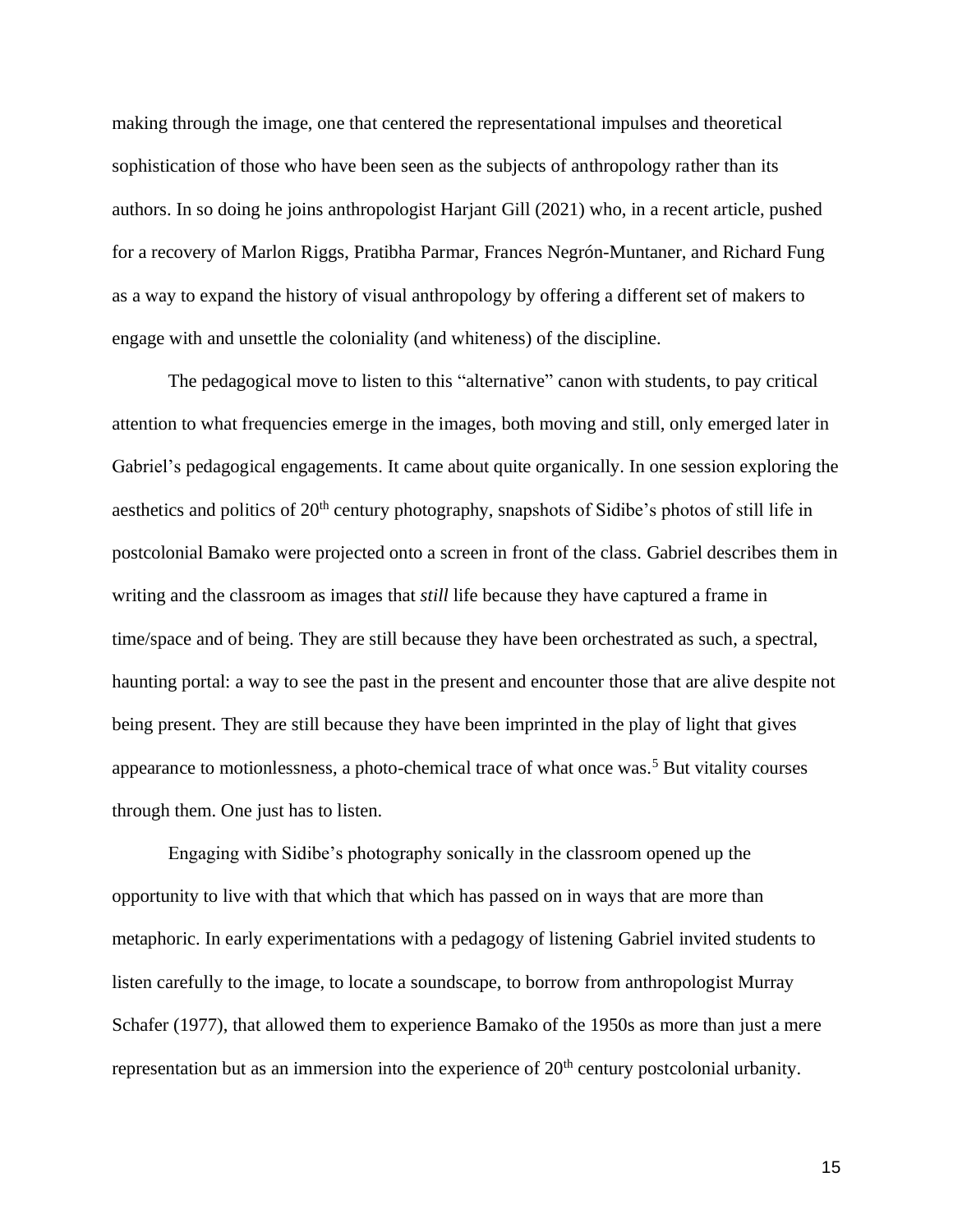What are the sounds of the city? What does the city feel like? Tuning in to the frequencies of Bamako's urban metropolis facilitated a conversation about the relationship between sound and image in London. How do these sensate imaginaries we glean in Sidibe's images relate to the sonic imagery of contemporary London? How does social location shift how and from what vantage point we might experience the city? Listening to (Sidibe's) images very quickly led to discussions that thought through postcolonial urbanity across geographical, social, and historical locations.

Recently, Gabriel has taken to asking their students to listen carefully to the people in Sidibe's images, to hear what they are trying to say. In response, a few white British middleclass students, when Gabriel asked them to listen to Sidibe's protagonists, have immediately said, almost as an outburst, *but I don't understand the language that they are speaking*. Untranslatability became a feeling, a way of recognizing the frequency of the image might not be tuned to one's ear. In the moments after the outburst nervous giggles are followed by silence. A silence that signals an attempt to hear beyond what is otherwise unheard or misapprehended. In one instance, another student, British-Nigerian and otherwise quiet in class, spoke. She saw Sidibe's images on the projector screen and started to talk about the conversations she had had with her grandmother recently, conversations that conjured Lagos in the 1950s. She remembered with the class the vivid images her grandmother painted in her descriptions of Victoria Island and the sunshine that glistened on the waterways of the city. Her grandmother's voice felt almost present in the telling. The sound of the encounter in a kitchen in Peckham, South London with her grandmother melded with the lapping waterways of Lagos. The classroom was intently silent and Gabriel could, for a moment, hear both simultaneously.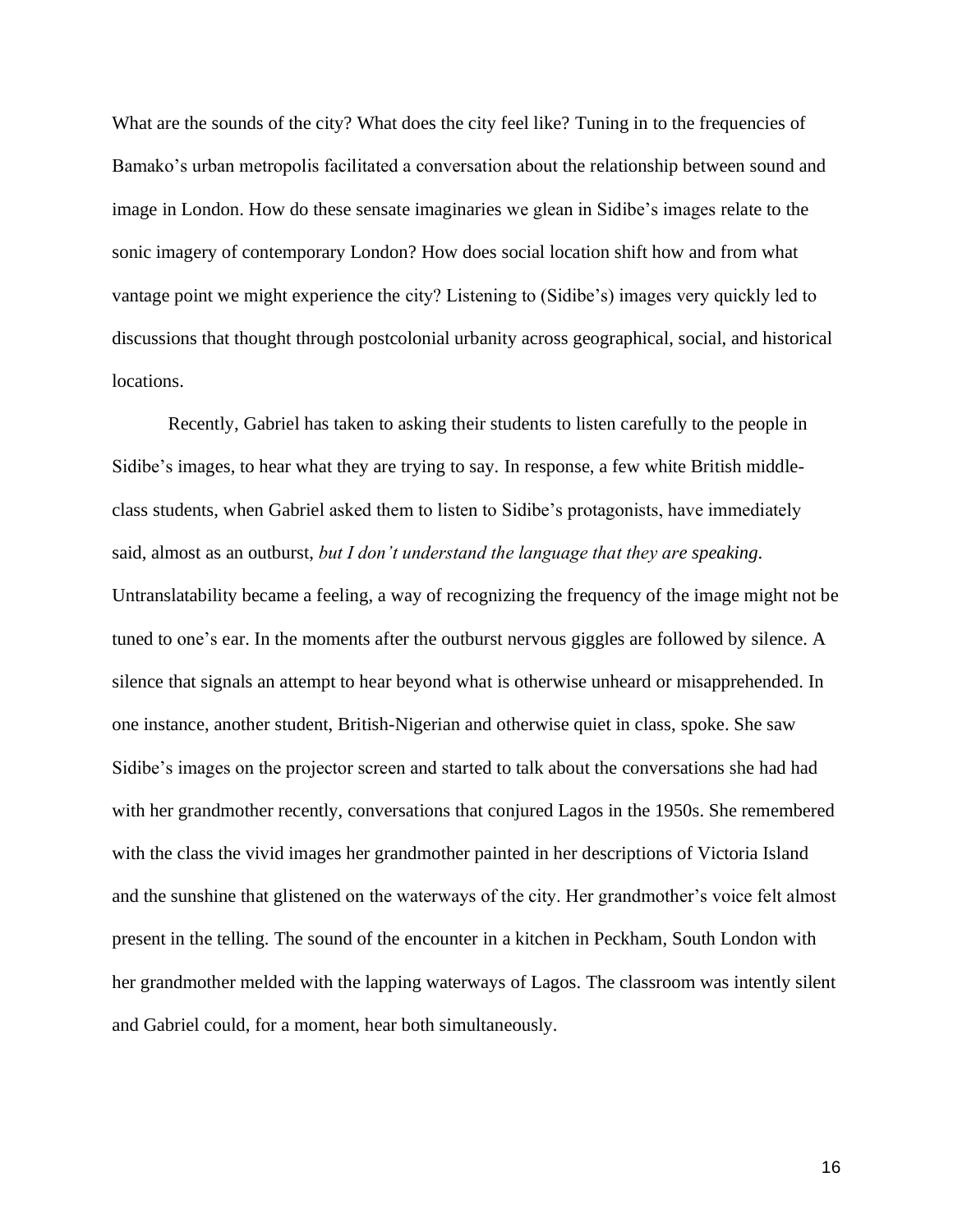By providing a different image in the classroom, one that renders the postcolonial gaze of the formerly colonized, the diasporic student finds themself centered. By centering this student/these students, different orientations to the image (and to images) emerge. Our exercise becomes one of listening, not just to the image but to each other. Voices that are otherwise rendered silent are invited speak. As a result, Lagos joins Bamako and London as a node in a series of urban locations and historical contexts linked during the colonial and imperial period that we can think with and orient ourselves around.

Feminist scholar Sara Ahmed notes "orientations involve directions towards objects that affect what we do, and how we inhabit space" (2006, 28). A pedagogy of the senses intuits these directional lines and attempts to activate them, thereby changing how those in the classroom are able to inhabit it. Listening collectively to Sidibe's image invites an enunciation of orientations that make visible (post)colonial proximities, affinities, and distances. The image, as it (re)orients and reconfigures the classroom space through sonic invitation, renders visible our historical positions in relation to what is depicted. The image, one retrieved from an alternate canon, thus becomes a site from which to evoke the colonial and the postcolonial as a condition of the present.

The harder conversations, the ones more directly implicated in ways of seeing that shape how we come to normalize conditions of superiority/inferiority, only come when the accepted visual anthropological canon comes into multimodal attention. Recently, Gabriel began to bring the visual anthropological canon and its adjacent formations slowly and carefully into sonic and somatic engagement with his students. Here anthropologist Chris Wright (2013) and his work in the Solomon Islands is of interest. Wright uses a similar audial analogy to Campt to describe his project and method. Wright asks his readers to commit their attention to the "echo of things." In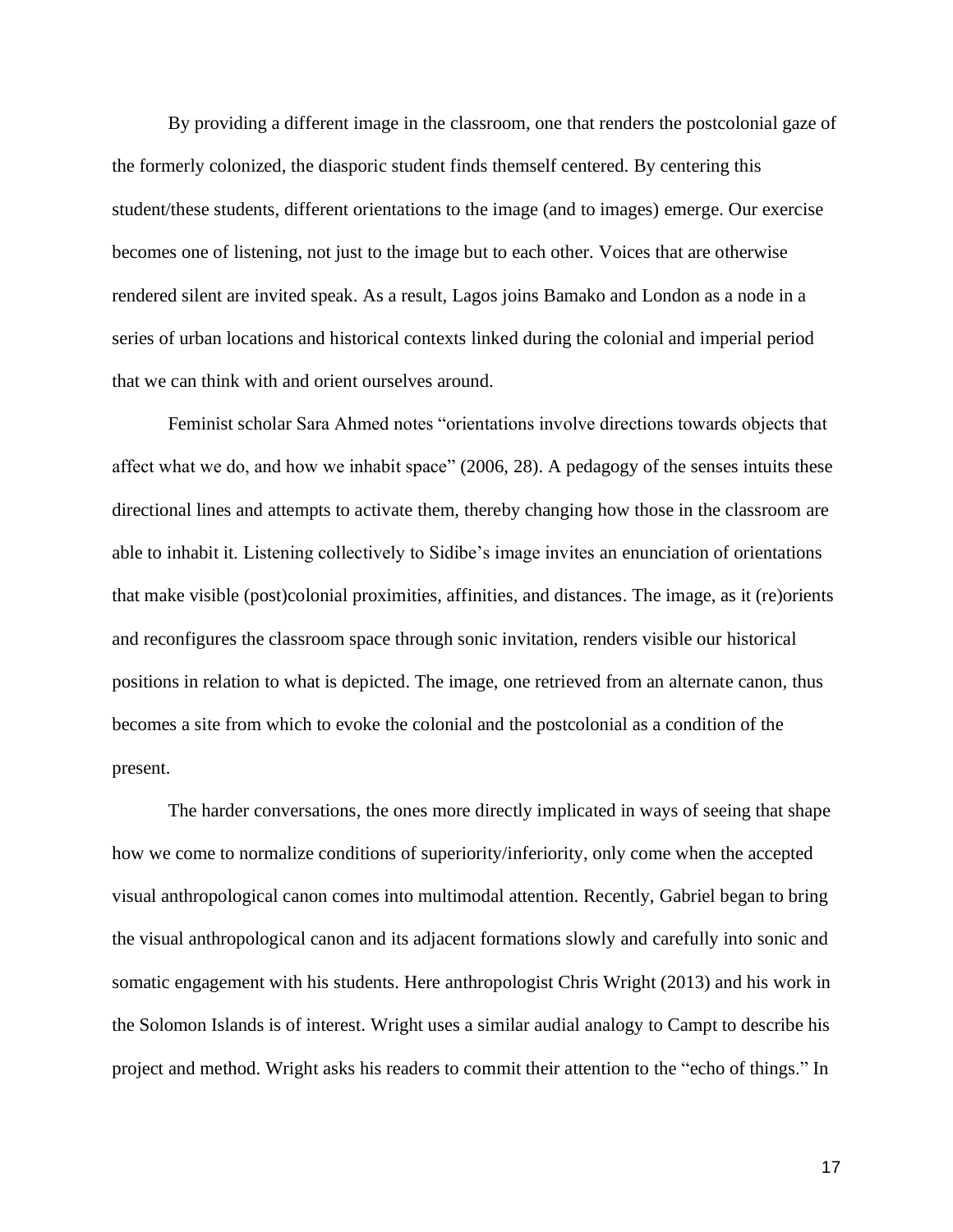his case, he means the photos he recovered in the colonial archive and repatriated to the Solomon Islands as they come into contact with the present inhabitants of the Islands in multiple photo elicitation encounters.

In these encounters, Wright carefully attends to how Solomon Islanders engage with these images of their ancestors in the present and the kinds of affectively charged stories that emerge in this encounter. What attunements to the echo of things must be taken when these very same kinds of images taken during colonial expeditions in the late 19th century are shown, instead, to British and American college students? Gabriel has stayed away from colonial photography for this sort of engagement. Isaac's engagement with opacity and redaction, we submit, are more appropriate for the task of sifting through the colonial record of still images and reengaging with them in the present as pedagogical devices in classrooms in Euro-Western worlds.

Instead, Gabriel turned to films. By returning to the films that he saw during his training in graduate school, he sought to directly engage with the ripples of affect that they generate in the classroom as a site to think and feel through the racialized present. Listening to films seems redundant. Films, since the introduction of soundtracks and sound design to the silent films of the early 20th century, are a complex of sound and vision. Listening to a film, as opposed to a still image, requires a different attention. Rather than working through the frequencies one recalls, conjures, and imposes on an image, one needs to listen to what is offered as a sonic companion to the (moving) image with and against the intentions of the filmmaker. This requires a decoupling of sound and image. As an example, Gabriel has used the filmmaker Robert Gardner's film *Forest of Bliss* (1986) several times as a site to disrupt colonial ways of seeing.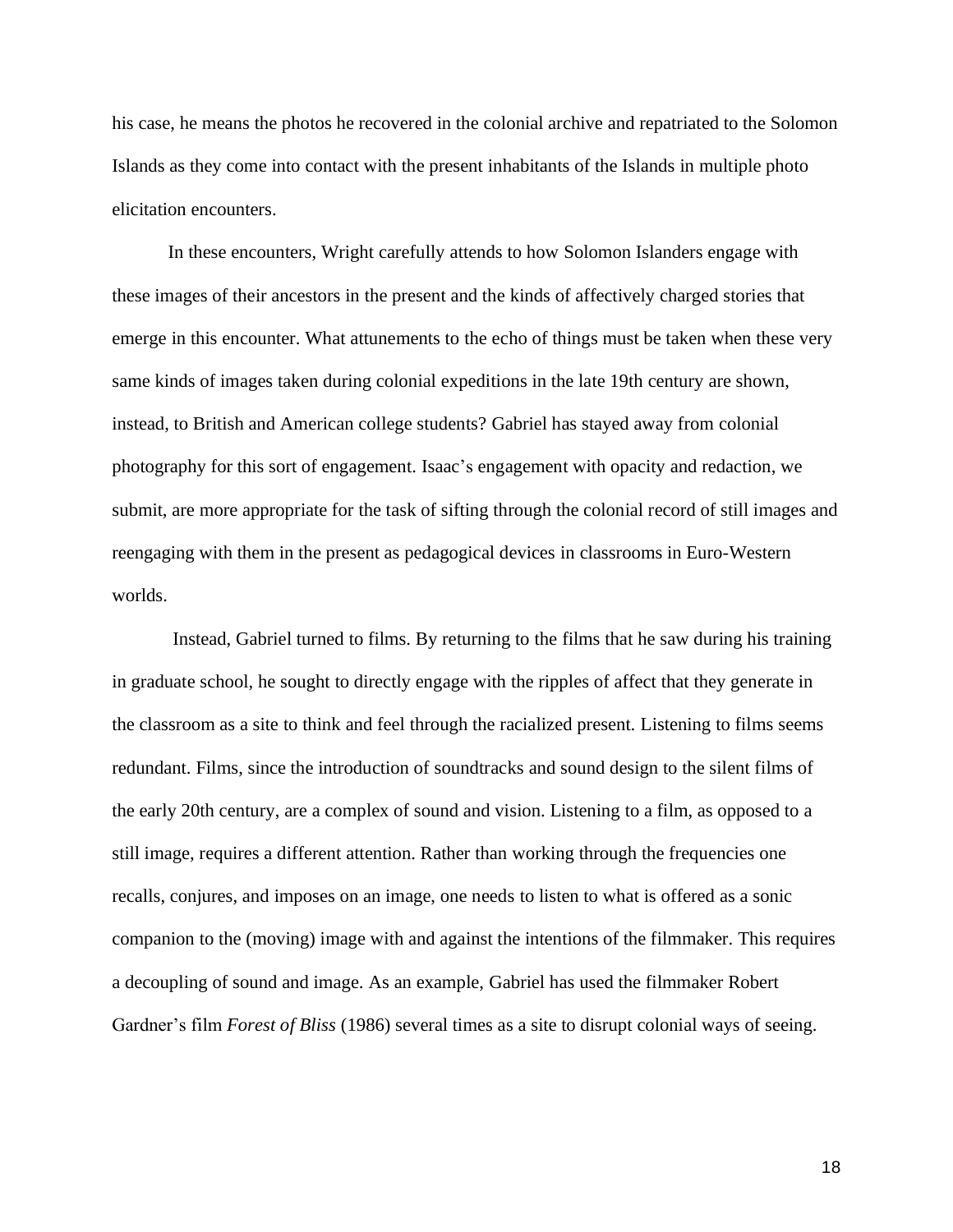Technically, Robert Gardner is not an anthropologist. Yet, his films have been long accepted as part of what one could call a canon of ethnographic cinema.

*Forest of Bliss* is a document of Gardner's encounter with the city of Benares, India. Benares and the River Ganges that flows through it have long been a pilgrimage site for devout Hindus. It is also a privileged site for upper caste Hindus to cremate their dead. Visually, *Forest of Bliss* offers its viewers Gardner's vision of the city as a first-time visitor. It is observational in its intent. We see, seemingly, what Gardner sees as he makes his way through the city over the course of twenty-four hours. Sonically, the film depicts what Gardner hears, the cacophony of public space that is vibrant and alive. The film, even taking into account the cuts that allow Gardner to make a twenty-four-hour day compress into one hour and thirty-minute run time, gives the viewer a sense of unmediated presence. In a few classes where Gabriel turned off the sound and his undergraduate students were left with the image, the question that was immediately voiced was, does this filmmaker know the place he is in? Students immediately recognized *Forest of Bliss* as an act of seeing from the outside enacted by someone who sees without a relationship to what is being seen.

When Gabriel turned off the image and all the students could hear was the soundtrack of the film (and the low hum of the lights in the classroom), they wanted to know what people were saying. For these students the many voices Gardner had captured but decided not to subtitle demanded to be heard and understood. Gabriel began to translate the Hindi that he could decipher given that the recording equipment chosen for this project clearly did not prioritize voice but, rather soundscape. It was a live translation. Gabriel's voice mingled with the voices in the film. The students, taking in these translated excerpts, then asked questions about what it means to listen in on other peoples' lives and whether having an interest in finding out what they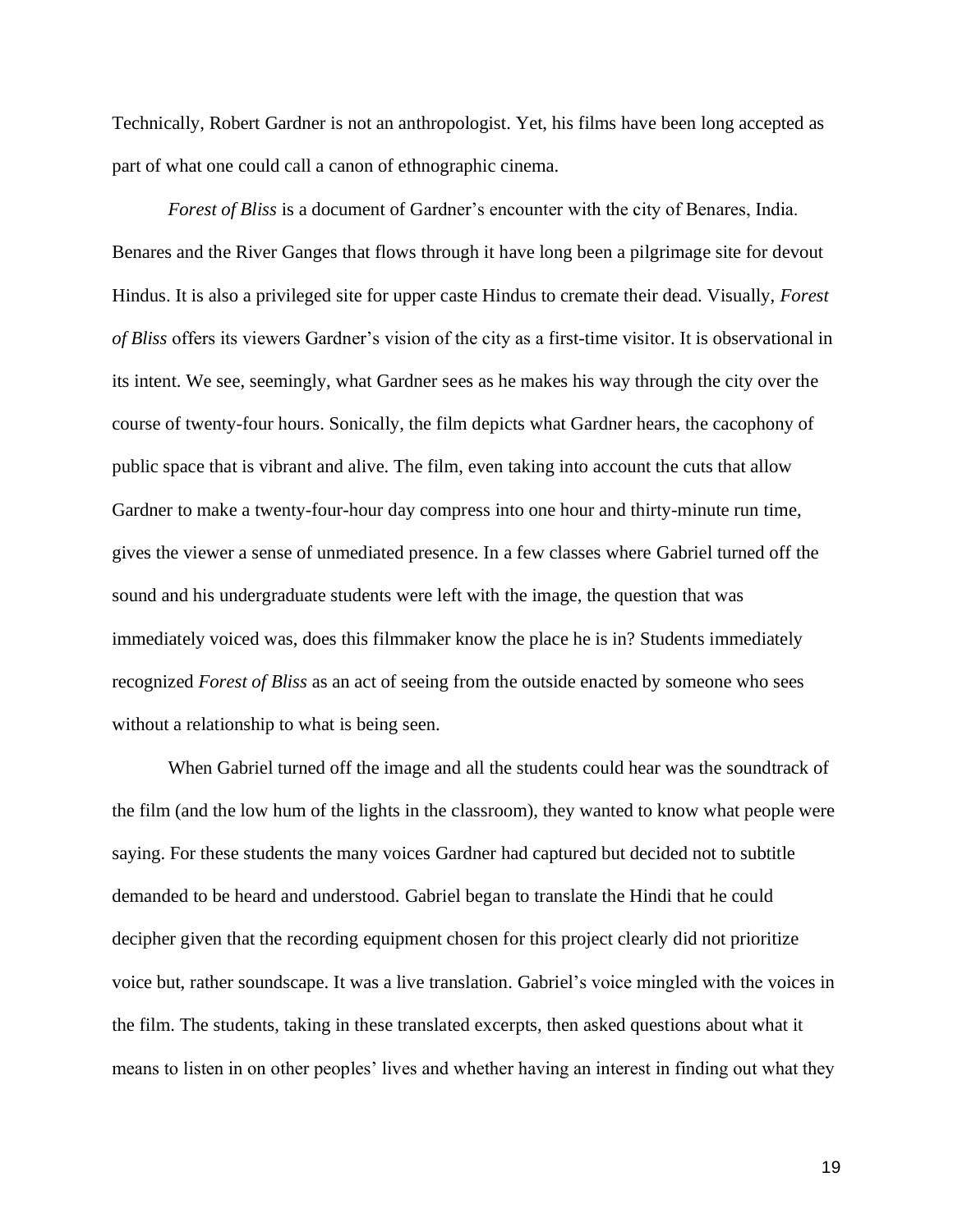were saying was more ethical than just keeping their voices as sound. Gabriel responded with a question. When we listen in with interest does that not mean that we must then find ways to interact and engage?

By separating the visual and sonic elements of *Forest of Bliss* and intervening through translation, students were refused unmediated access to the film. Through interruption, the distance between the time-space of the film and the classroom space collapsed. The coloniality of the film was rendered present in ways which were palpable, felt. As Gill (2020) explains in his recent critique of *Forest of Bliss*: "Gardner's refusal to offer context personifies the "theological problem of white supremacy" (Rana [2020:](https://anthrosource.onlinelibrary.wiley.com/doi/full/10.1111/aman.13510#aman13510-bib-0042) 101) within anthropology, which renders non‐Christian religious practices, and by extension its practitioners, as racial objects to be salvaged and gawked at but not be contextualized and understood." What we suggest in this article is that it is not enough to say this to our students, to offer critique, but to direct their senses to what (some) already feel as uncomfortable, awkward, and unsettling in the film through active intervention.

As one of the reviewers of this article astutely noted, Gabriel is a Hindi speaker and more proximal, or related to those depicted in the film. This diasporic connection offers a unique opportunity to deconstruct and make visceral the coloniality of the film, one where translation and context can be provided in the deliberate absence of both. As we argued in the introduction, this opportunity suggests that a pedagogy of the senses that aims to disrupt cannot simply be reduced to a set of exchangeable strategies but must also account for how our embodied histories as teachers can and should shape how we actively engage our shared colonial histories in the classroom.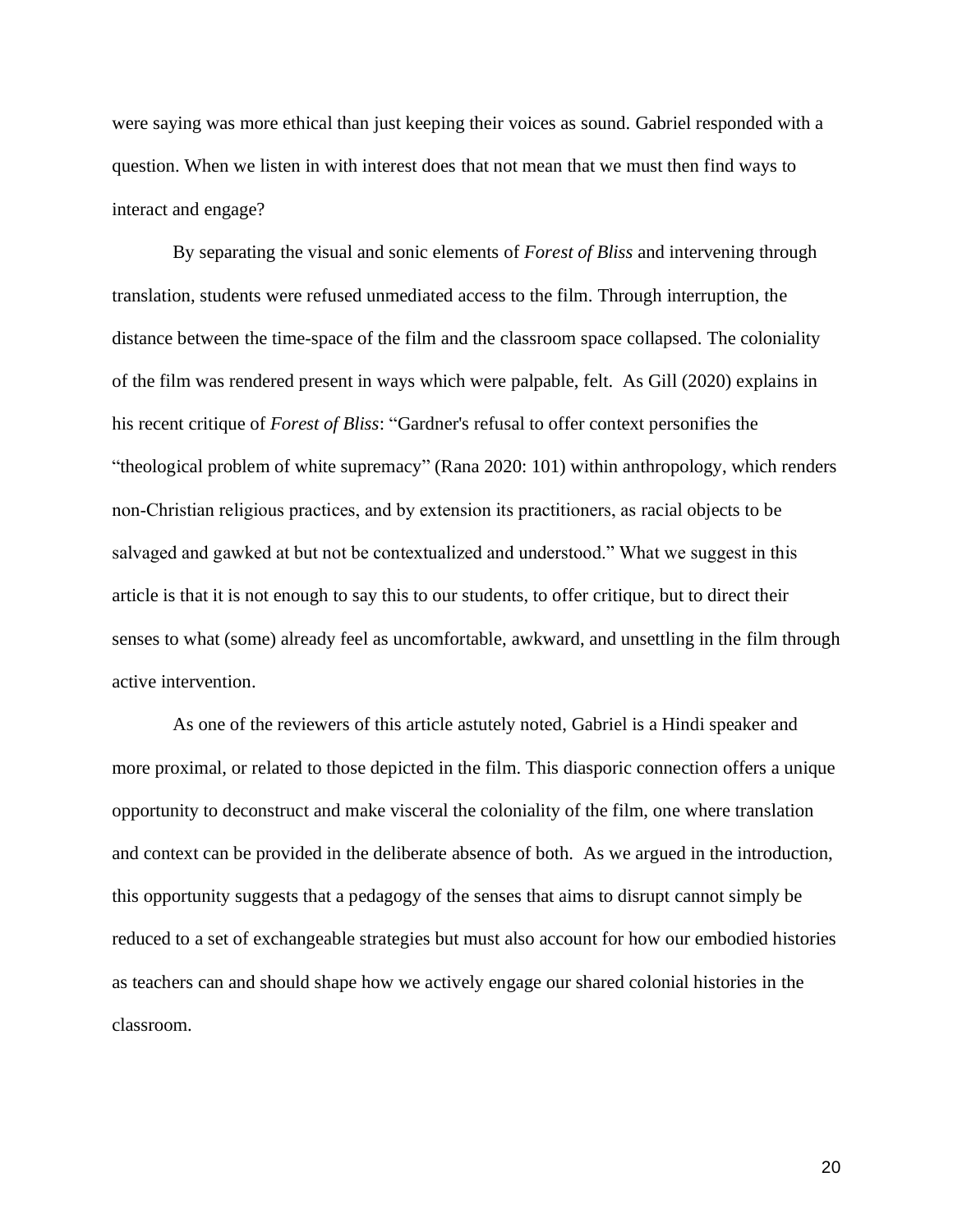### **Final Thoughts**

In this article, we have shared some of the strategies we have experimented with in our attempts to disrupt anthropology's visual canon. These interventions relied on a multi*modal* engagement with the archive: one constituted in the space between images, sounds, redactions, accompanying commentary, and the bundle of affect triggered by them. We think of these interventions as pedagogically generative; they open up the possibility of *unsettling* the colonial archive's white gaze and the *centering* of the kind of affects it often sidelines. In so doing we have embraced a decolonizing impulse that, following cultural theorist and philosopher Sylvia Wynter (2003), seeks to disrupt whiteness as a universal position by which to experience, imagine, and narrate the world. By focusing on canonized images and films, we take aim at their ways of seeing, not simply through critique but by attempting to disrupt the sensorial presumptions that are located in the archives themselves. Moreover, we have offered a way to think about alternate visual canons. By briefly discussing Malik Sidibe's photography, for instance, we offer a different attention to historical pasts in the present with the pedagogical goal to produce opportunities for different voices to emerge in the classroom.

We have both taken up multimodal strategies as ways to reconfigure pedagogical exchanges in the classroom, recognizing the classroom space is one of the key sites for the production and reproduction of anthropological knowledge. But the questions we raise go beyond it. To conclude, we widen the discussion and put our pedagogical practice in dialogue with other disciplinary spaces of debate and intervention. The controversy that surrounded the cover image for the March 2020 issue of *American Anthropologist* is a case in point. The volume was dedicated to white supremacy and the cover originally featured a photograph of Margaret Mead handling human skulls she had brought to the United States from New Guinea. The image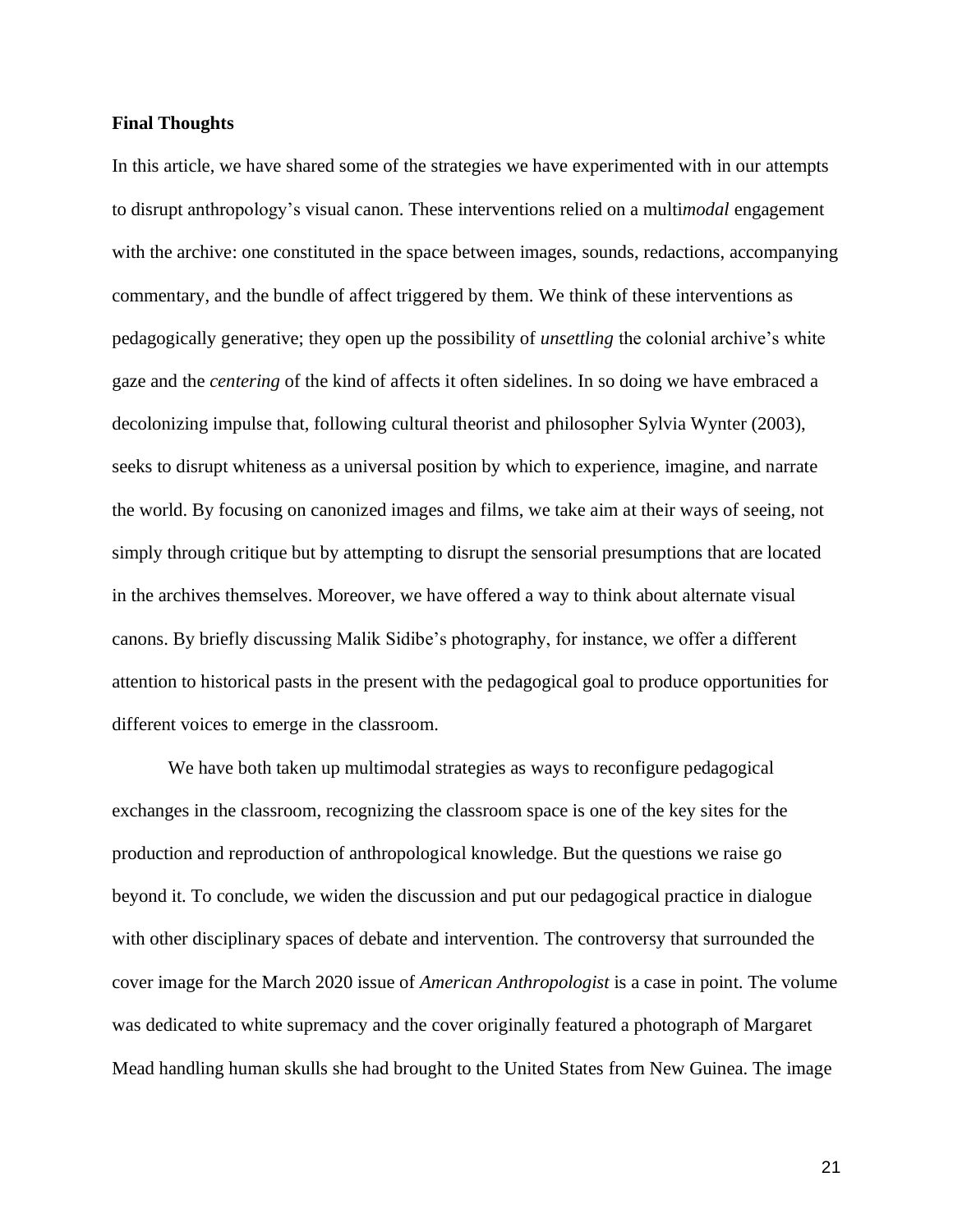was chosen, according to the editors, in relation to the issue's aim of underlining "the kind of white supremacy anthropology has reproduced, even as its most notable practitioners proclaimed anti-racism," or put differently "to indict the racist practice depicted within it" (Thomas 2020). But the image, in its circulations, caused significant backlash, not least from Indigenous collectives that denounced the use of images depicting human remains, a colonial practice with a long history and something they have consistently fought against for decades. The critical, or ironic, lens with which the editors had approached the image did not necessarily travel with it; the image was experienced as violent, racist, colonial. The controversy around *American Anthropologist's* cover resonated with our own experience of the insufficiency of critique when working with colonial imaginaries. More importantly, it foregrounded the powerful afterlives of these images and their ability to re-enact colonial violence *in the present.* This case offers a clear a lesson regarding the tremendous responsibility associated with publishing and distributing these historical archival images and the need to rethink our practices/conventions around it.

The questions we have raised in this article are also key questions for those working in the context of museums. Ethnographic and national museums in the global north are particularly potent inscriptions of coloniality, not only in relation to the conditions under which artefacts were acquired or seized (and still seldom returned) but also with regards to contemporary exhibition practices, hiring policies, and public engagement. Under increasing pressure to recognise and dismantle their implication with "hierarchies of power that replicate colonial structures" (Giblin, Ramos and Grout 2019, 472), some of these institutions have started "decolonizing" processes that directly speak to some of the strategies we discuss in this article.

Art historian and curator Temi Odumosu's intervention at the National Gallery of Denmark, *What Lies Unspoken: Sounding the Colonial Archive* (2017), is a good example. The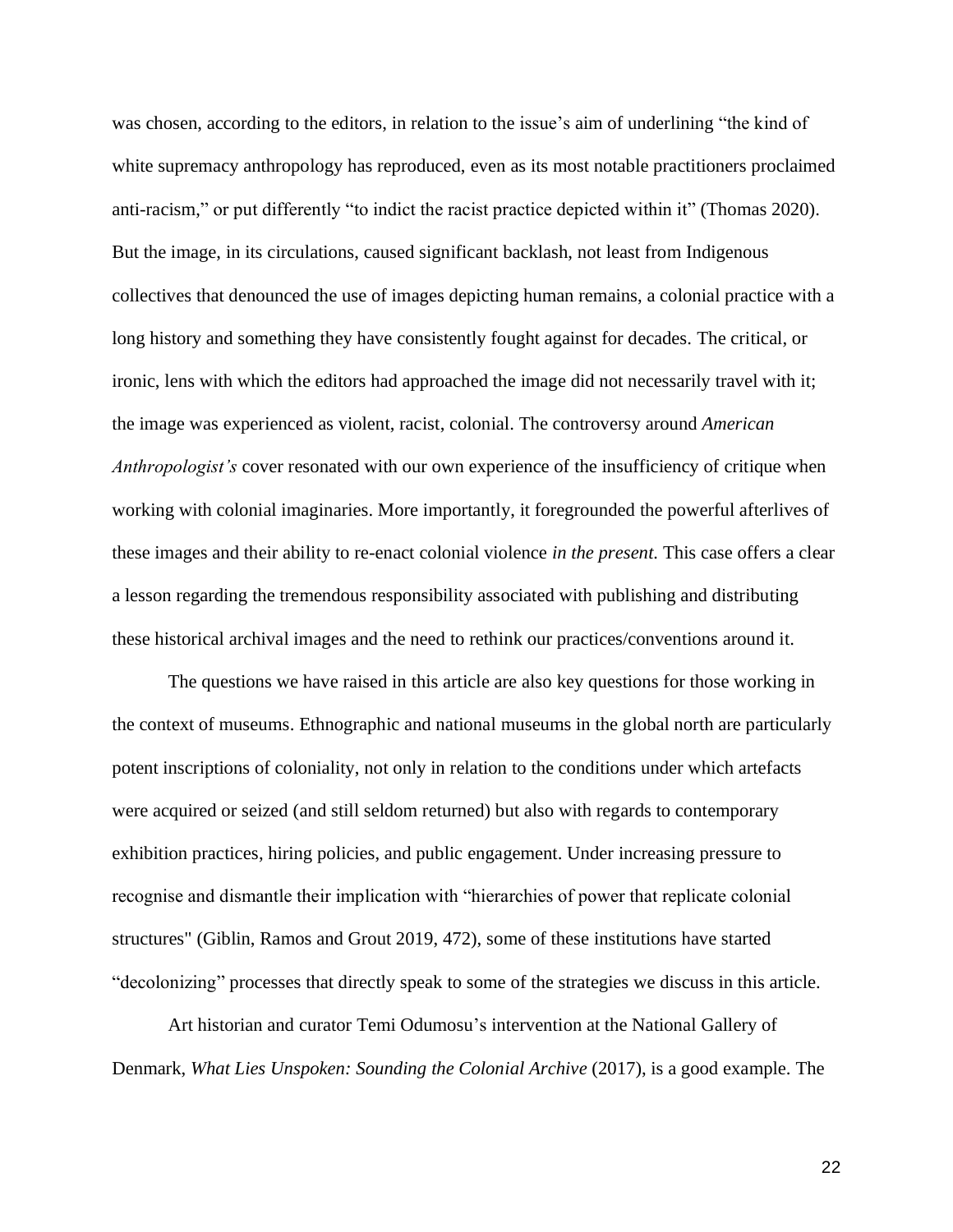project consisted in a series of sound compositions that accompanied a selection of colonial artworks from the collection. The sound pieces were the result of a series of workshops curated by the artist, in which participants responded to and discussed these artworks. The resulting compositions "augment[ed] traditional labelling practices with the sound of multiple voices who spoke in support of silenced subjects, but also 'for the sake of the viewer'. The voices inhabited exhibition spaces, spoke to willing ears, and changed the quality of encounter with artworks and objects" (Odumosu 2019, 627). Foregrounding and centering affective responses to these colonial artworks unsettled traditional modes of display and spectatorship constructed around multiple silences: institutional silence, the silence of visitors, and the silence of those portrayed by the colonial gaze. In her account of the project, Odumosu is, however, skeptical with regards to the capacity that these temporary interventions have to transform the institutions at large: their value systems, collecting practices, governance structure, and so on.

Similarly, we are often confronted with the smallness of our pedagogical experiments in the face of the overwhelming recalcitrance of the institutions we inhabit (the University, Anthropology). An anti-racist anthropology yet to come requires much more than individuals challenging the canon in the classroom. The curriculum needs to change, hiring practices need to change, what counts as acceptable forms of knowledge production need to change, baseline understandings of the power and affect of colonial imagery, and its broader imaginary as it shapes disciplinary uptake need to change. There is certainly movement on these fronts, but the work remains significant.

To be clear, this is not to say that the strategies outlined above cannot produce important pedagogical after-effects or that these strategies are limited to what we do in the classroom, as is exemplified in Odumusu's creative interventions with the colonial archive. We believe these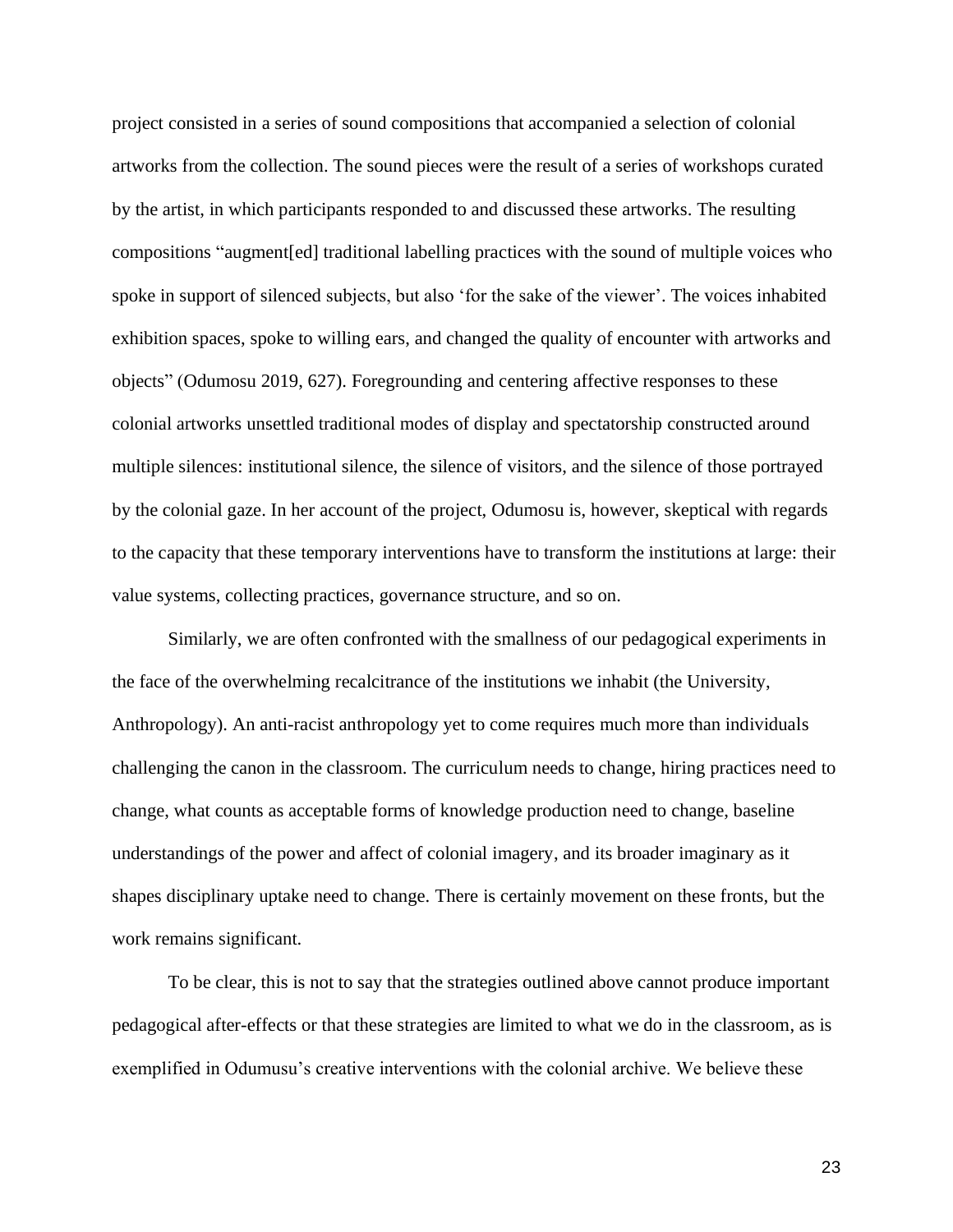strategies can potentially serve as models for developing new viewing/displaying conventions in publications and in museums/galleries. In addition, as we center and focus on in this article, they can provide ways to think about teaching and learning (visual) anthropology. Conceiving the colonial archive and, in this case, the discipline's canon as a site of *intervention*, as opposed to critique or reproduction, can be empowering; it situates teachers and students alike in a position of active engagement, it highlights the responsibility as well as the affordances of generating a pedagogical encounter through them. However insufficient in the face of the colossal task of dismantling the discipline's racism, in our experience the results can be transformative: the untold, unmarked whiteness of the classroom may be foregrounded, a space may open for voices that are not usually heard.

### Acknowledgements

Gabriel and Isaac would like to thank Olivia Barnett-Naghshineh and Antony Pattathu for inviting us to present an early version of this paper in a panel on decolonizing anthropology at the European Association for Social Anthropology Conference in 2019. We'd also like to thank all the students' who graciously gave us their feedback on our experiments in teaching. Last but not least, we wish to thank the three reviewers and VAR's editorial team for their sharp and insightful feedback. This article greatly benefitted from their collective inputs.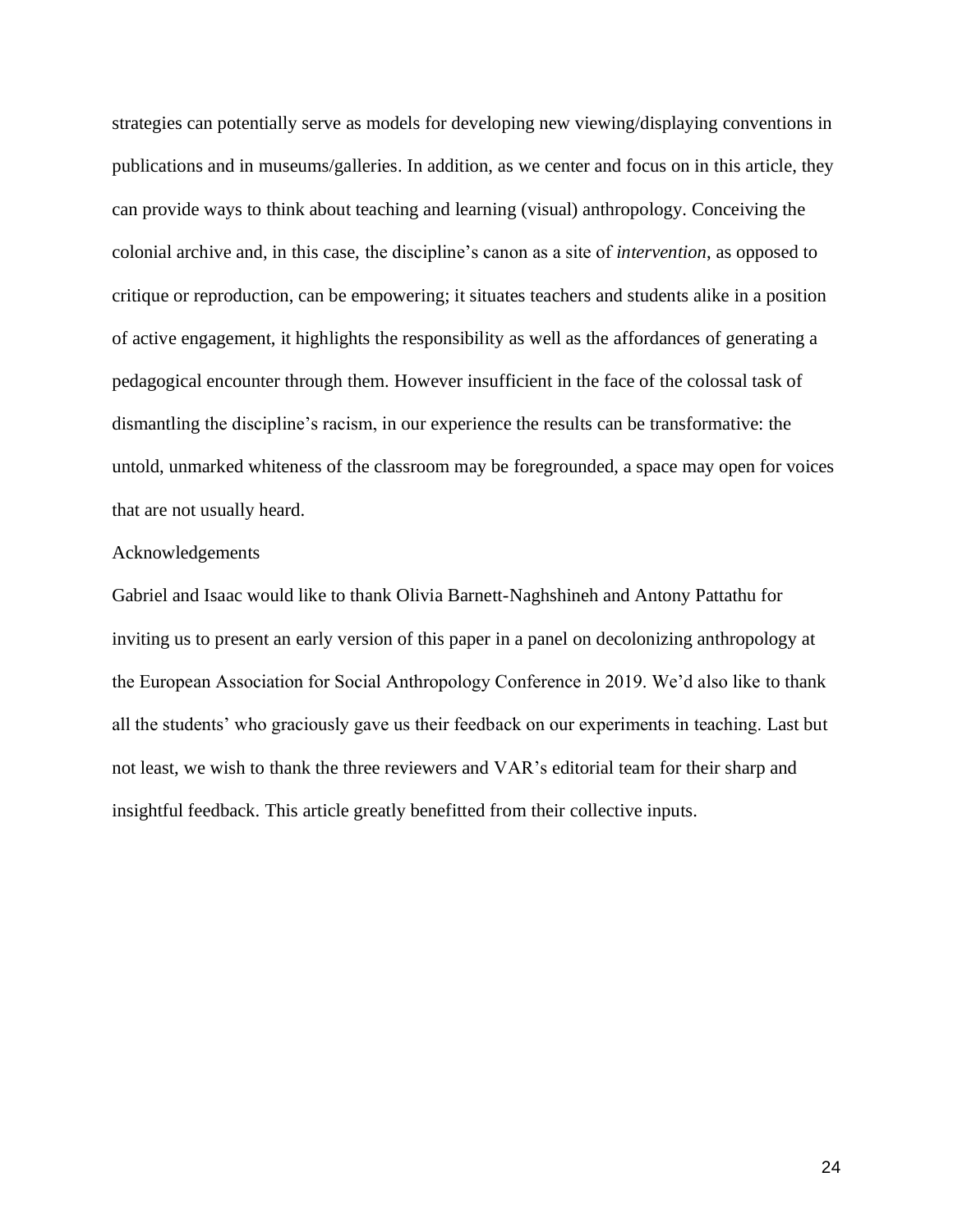### **References**

Ahmed, Sara. 2021. *Complaint!* Durham: Duke University Press.

- Ahmed, Sara. 2006. *Queer Phenomenology: Orientations, Objects, Others.* Durham: Duke University Press.
- Aranke, Sampada. 2017. "Material Matters: Black Radical Aesthetics and the Limits of Visibility." *E-Flux Journal* 79[:](https://www.e-flux.com/journal/79/94433/material-matters-black-radical-aesthetics-and-the-limits-of-visibility/) [https://www.e-flux.com/journal/79/94433/material](https://www.e-flux.com/journal/79/94433/material-matters-black-radical-aesthetics-and-the-limits-of-visibility/)[matters-black-radical-aesthetics-and-the-limits-of-visibility/.](https://www.e-flux.com/journal/79/94433/material-matters-black-radical-aesthetics-and-the-limits-of-visibility/)
- Beliso-De Jesús, Aisha M., and Jemima Pierre. 2020. "Special Section: Anthropology of White Supremacy." *American Anthropologist* 122 (1): 65–75.

[https://doi.org/10.1111/aman.13351.](https://doi.org/10.1111/aman.13351)

Benjamin, Walter. 2015. *Illuminations*. London: Bodley Head/Penguin Press.

Benton, Adia. 2017. "Reading the Classics: Ideology, Tautology, and Memory." *HAU: Journal of Ethnographic Theory* 7 (3):

<https://www.journals.uchicago.edu/doi/full/10.14318/hau7.3.002>

- Brodkin, Karen, Sandra Morgen, and Janis Hutchinson. 2011. Anthropology as White Public Space? *American Anthropologist* 113(4): 545-556.
- Bonilla, Yarimar. 2017 "Unsettling Sovereignty." *Cultural Anthropology* 32 (3): 330–39.

Campt, Tina M. 2017. *Listening to Images*. Durham: Duke University Press.

Campt, Tina M. 2019. "Black Visuality and the Practice of Refusal." *Women & Performance: A Journal of Feminist Theory* 29 (1): 79–87.

[https://doi.org/10.1080/0740770X.2019.1573625.](https://doi.org/10.1080/0740770X.2019.1573625)

Dattatreyan, Ethiraj Gabriel. 2018. "Archiving Postcolonial Modernity: The Foreign Service Family Slide Show." Writing with Light, *Cultural Anthropology* website, November 14.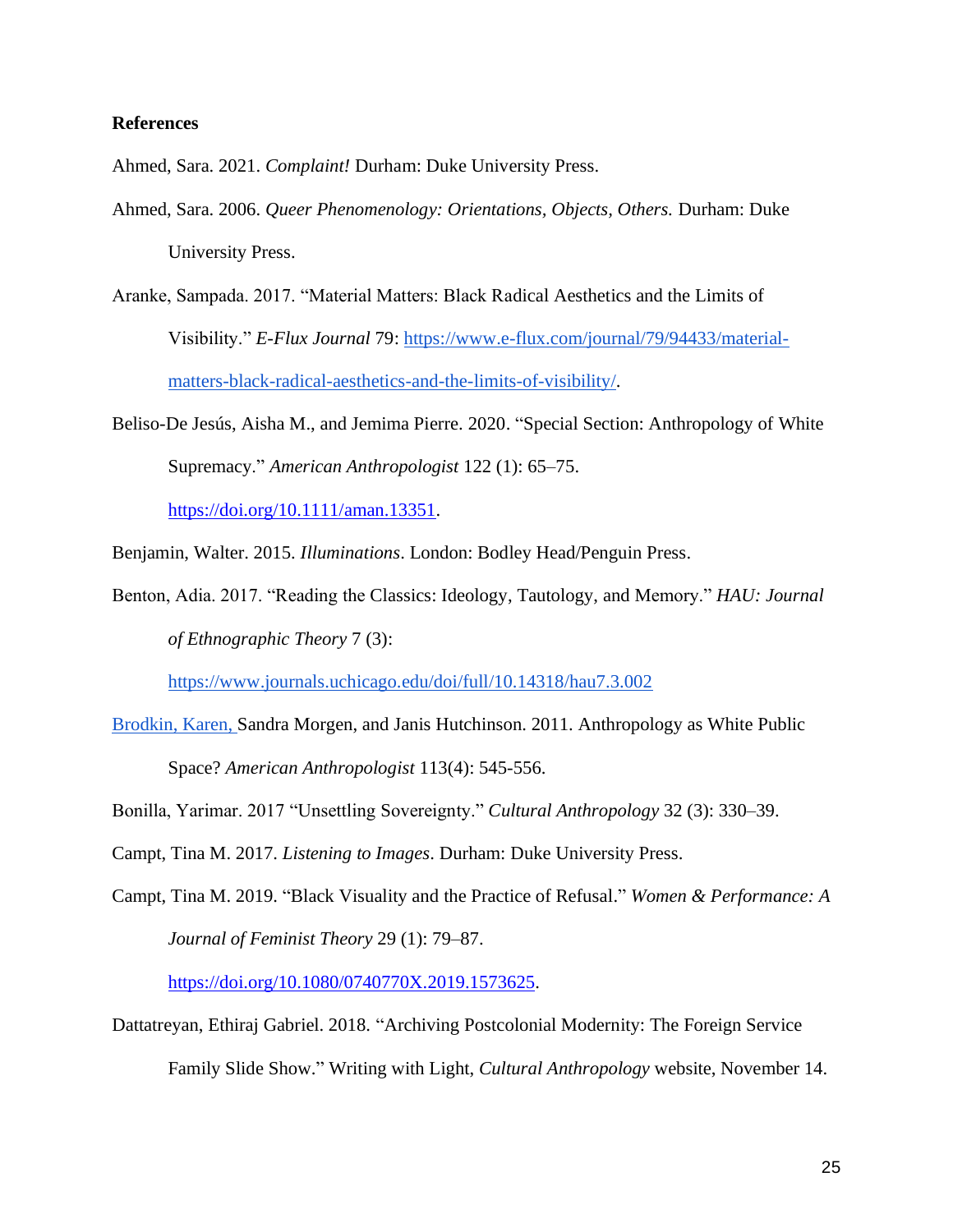https://culanth.org/fieldsights/archiving-postcolonial-modernity-the-foreign-servicefamily-slide-show

Gill, Harjant. 2021. "Decolonizing Visual Anthropology: Locating Transnational Queers-of-Color Voices in Ethnographic Cinema." *American Anthropologist* 123(1): 36–49. <https://doi.org/10.1111/aman.13510>

Glissant, Édouard. 1997. *Poetics of Relation*. Ann Arbor: University of Michigan Press.

Howes, David. 2019. "Multisensory Anthropology." *Annual Review of Anthropology* 48: 17–28.

- Hartman, Saidiya. 2019. *Wayward Lives, Beautiful Experiments: Intimate Histories of Social Upheaval*.. New York: W. W. Norton & Company.
- Hendrich, Paul. 2008. "Charting a New Course for Deptford Town Hall*." Anthropology Matters* 10 (1). [https://anthropologymatters.com/index.php/anth\\_matters/article/view/45/84](https://anthropologymatters.com/index.php/anth_matters/article/view/45/84)

hooks, bell. 1994. *Teaching To Transgress*. New York: Routledge.

- Igwe, Onyeka. 2021. "Specialised Technique." *entanglements*, 4 (1): 10–12 <https://entanglementsjournal.org/specialised-technique-3/>
- Jackson, Jr., John. 2017. "Bewitched by Boas." *HAU: Journal of Ethnographic Theory* 7(3): <https://www.journals.uchicago.edu/doi/full/10.14318/hau7.3.002>
- Martinez, Wilton. 1992. "Who Constructs Anthropological Knowledge? Toward a Theory of Ethnographic Film Spectatorship." In *Film as Ethnography*, edited by Peter Ian Crawford and David Turton, 130–61. Manchester: Manchester University Press.
- Mengesha, Lilian G., and Lakshmi Padmanabhan. 2019. "Introduction to Performing Refusal/Refusing to Perform." *Women & Performance: A Journal of Feminist Theory* 29 (1): 1–8. [https://doi.org/10.1080/0740770X.2019.1574527.](https://doi.org/10.1080/0740770X.2019.1574527)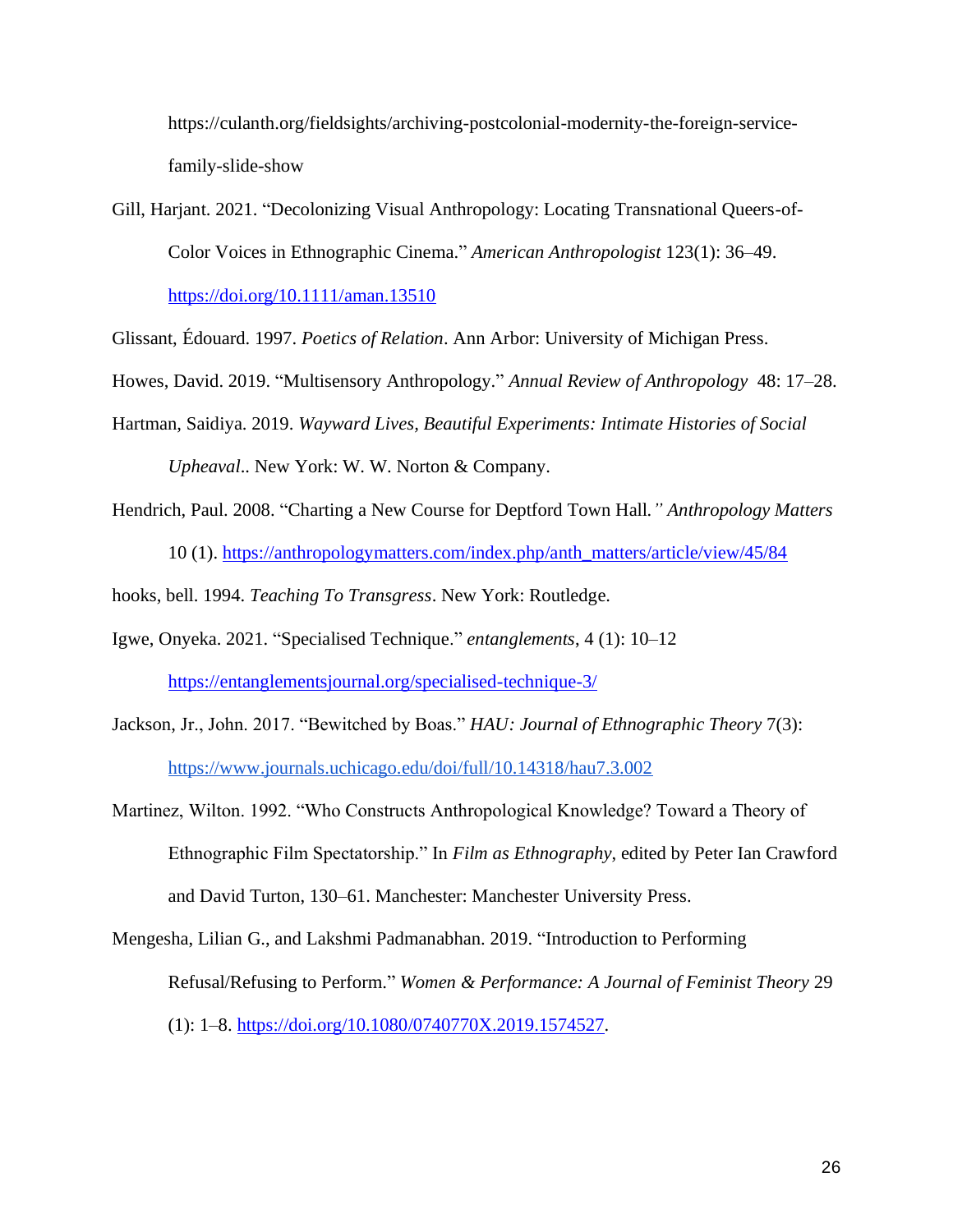- Moffat, Chris. 2019. *India's Revolutionary Inheritance: Politics and the Promise of Bhagat Singh*. Cambridge: Cambridge University Press.
- Mirzoeff, Nicholas. 2011. *The Right to Look: A Counterhistory of Visuality*. London: Duke University Press.
- Myers, Fred. 2017. "Rant or Reason: Old Wine or New Bottles in Anthropology?" *HAU: Journal of Ethnographic Theory* 7(3):

<https://www.journals.uchicago.edu/doi/full/10.14318/hau7.3.002>

- O'Sullivan, Sarah. 2019. "Decolonizing the Classroom: A Conversation with Girish Daswani." Teaching Tools, *Fieldsights*, April 10. [https://culanth.org/fieldsights/decolonizing-the](https://culanth.org/fieldsights/decolonizing-the-classroom-a-conversation-with-girish-daswani)[classroom-a-conversation-with-girish-daswani](https://culanth.org/fieldsights/decolonizing-the-classroom-a-conversation-with-girish-daswani)
- Peterson, Nicolas. 2003. "The Changing Photographic Contract: Aborigines and Image Ethics." In *Photography's Other Histories*, edited by Christopher Pinney and Nicolas Peterson, 119–45. Durham: Duke University Press.
- Quijano, Aníbal. 2000. "Coloniality of Power, Eurocentrism, and Latin America." *Nepantla: Views from South* 1 (3): 533–80.
- Rana, Junaid. 2020. "Anthropology and the Riddle of White Supremacy." *American Anthropologist* 122 (1): 99–111.
- Schafer, Murray. 1977, 1994. *Soundscape: Our Sonic Environment and the Tuning the World.*  Rochester: Destiny Books.

Sharpe, Christina. 2016. *In the Wake: On Blackness and Being*. London: Duke University Press.

Womack, Autumn. 2015. "'The Brown Bag of Miscellany': Zora Neale Hurston and the Practice of Overexposure." *Black Camera* 7 (1): 115–33.

[https://doi.org/10.2979/blackcamera.7.1.115.](https://doi.org/10.2979/blackcamera.7.1.115)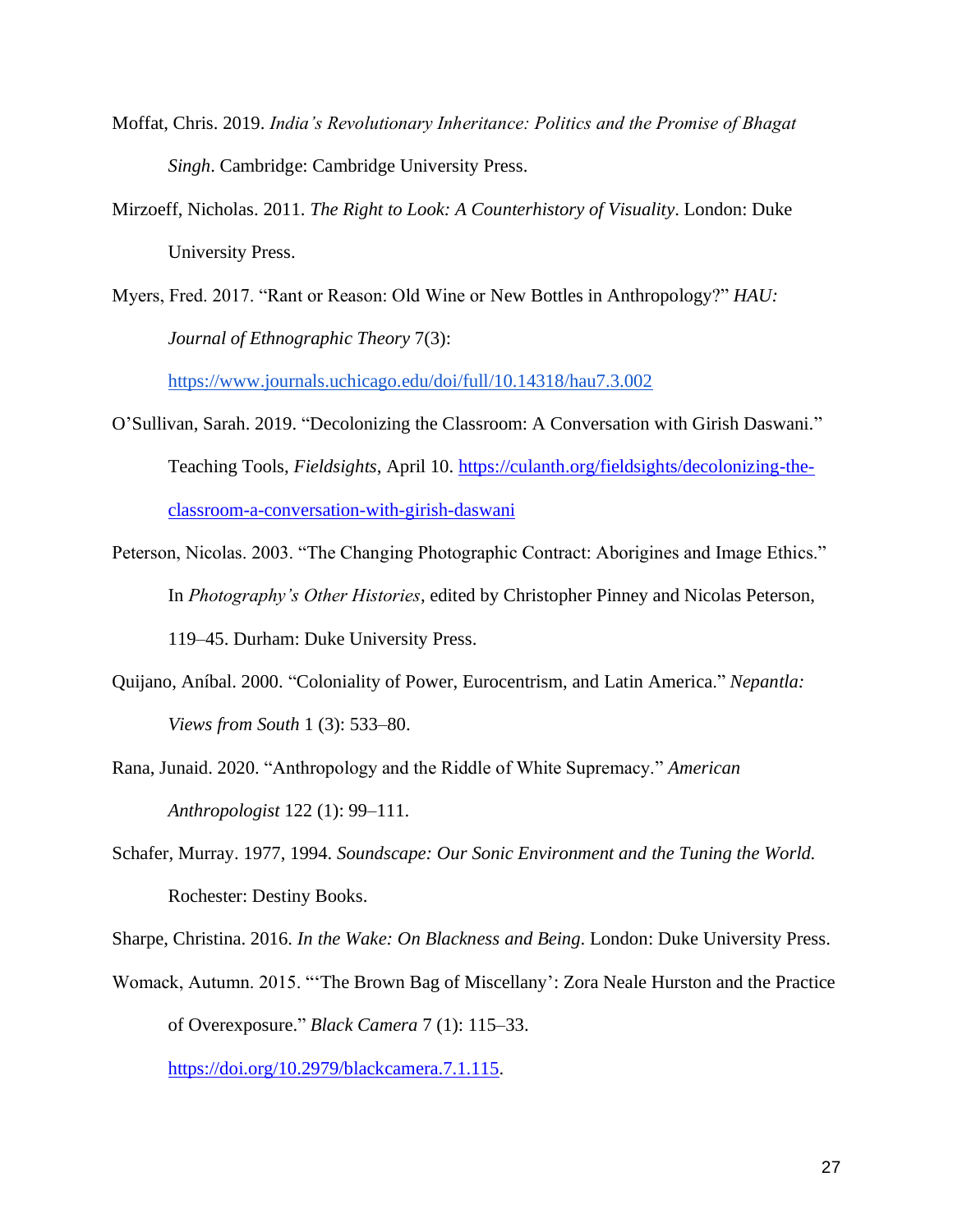Wright, Christopher. 2013. *The Echo of Things: The Lives of Photographs in the Solomon* 

*Islands*. Durham: Duke University Press.

Wynter, Sylvia. 2003. "Unsettling the Coloniality of Being/Power/Truth/Freedom: Towards the

Human, After Man, Its Overrepresentation—An Argument." *CR: The New Centennial* 

*Review* 3(3): 257–33.

# **Notes**

<sup>1</sup> In anthropology, coloniality has been most recently explored through the concept of whiteness and white supremacy. As Aisha Beliso-De Jesús and Jemima Pierre note, "even as mainstream anthropology has acknowledged the significance of race, it has yet to thoroughly engage the role of white supremacy, especially global white supremacy, as part and parcel of the baseline understanding and functioning of the modern world" (2020, 65).

<sup>2</sup> For up-to-date statistics on Goldsmiths' diversity, see its latest equality and diversity report. [https://www.gold.ac.uk/media/documents-by-section/about-us/governance/governance--](https://www.gold.ac.uk/media/documents-by-section/about-us/governance/governance---general/Equality-and-Diversity-Annual-Report-2016-17-_Version2.pdf) [general/Equality-and-Diversity-Annual-Report-2016-17-\\_Version2.pdf.](https://www.gold.ac.uk/media/documents-by-section/about-us/governance/governance---general/Equality-and-Diversity-Annual-Report-2016-17-_Version2.pdf) For a historical account of its demographic composition and its development, see Firth, Anthony E. 1991. *Goldsmiths College: A Centenary Report*. London: Athlone Press.

<sup>3</sup> The founding members were Brian Morris, Pat Caplan, and Olivia Harris. They were joined shortly after by Nici Nelson, Steve Nugent, and Victoria Goddard.

<sup>4</sup> Six students (all female international students) attended an online live conversation; others provided feedback over email. Quotes included in the text were shared with students in advance and they gave consent.

<sup>5</sup> Gabriel's thinking around the still image/stillness was shaped by Christina Sharpe's lecture at Goldsmiths, University of London in 2018

titled *Black.Still.Life*. <https://www.gold.ac.uk/calendar/?id=11581>

# **Figure Captions**

- 1. Lady Vera Delves Broughton, *Aiome Pygmies with Europeans,* 1936. This photograph is part of the British Museum Online Collection and comes accompanied by the following text: "Mr. Wauchope and Lord Moyne wearing western-style clothes, with group of Aiome men, out of doors; some Aiome wearing necklaces, armbands, head coverings, belts, nose ornaments, loin cloths, carrying bows and arrows; Atemble, Papua New Guinea." Redacted by Isaac Marrero-Guillamón.
- 2. John Lamprey, *Front View of a Malayan Male*, c. 1868-69. Redacted by Isaac Marrero-Guillamón.
- 3. Unknown author, two photographs of Ota Benga at the Bronx Zoo, 1906. Exposure (left) and opacity (right) adjusted to the edge of invisibility by Isaac Marrero-Guillamón.